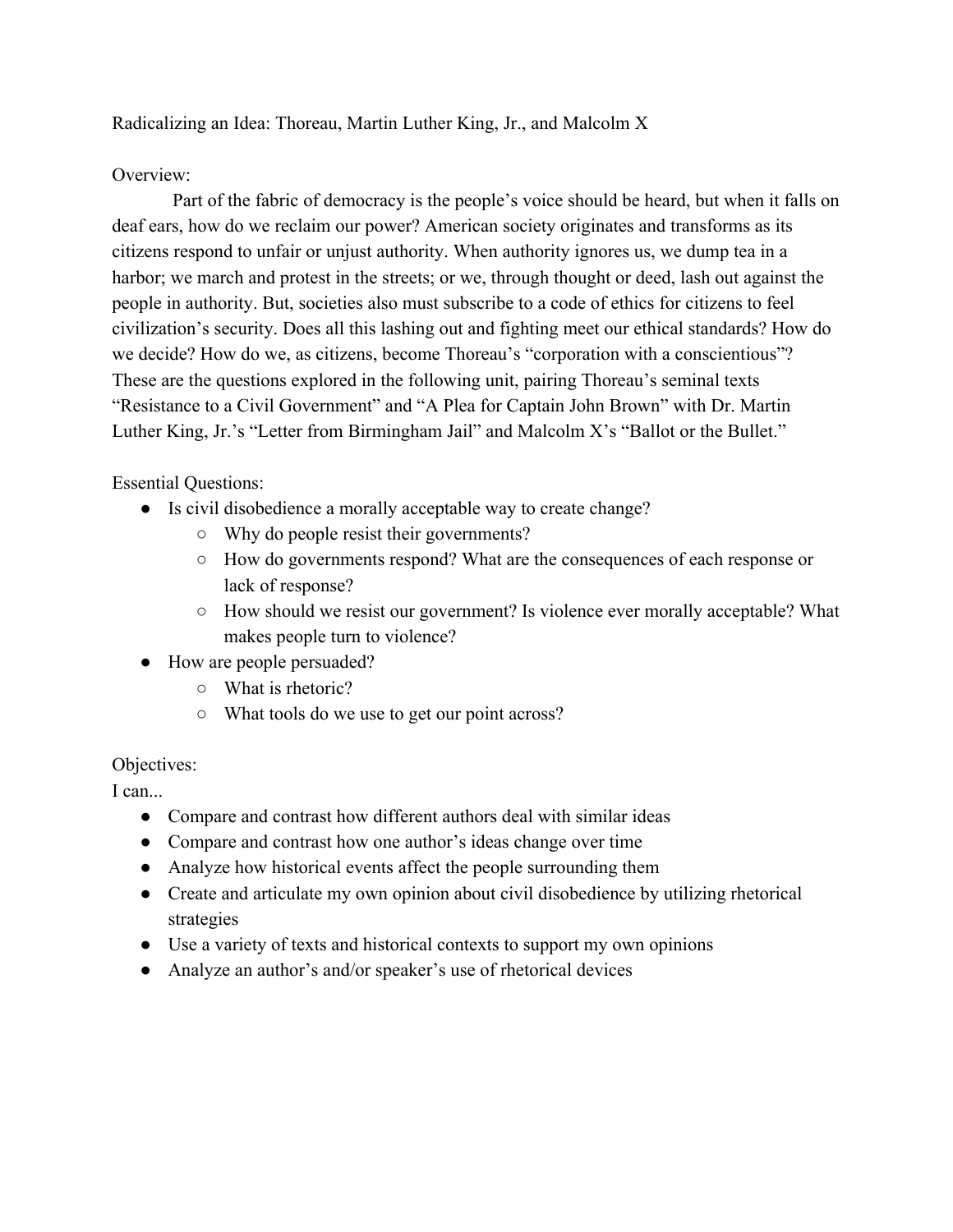Iowa Core Standards Met:

Reading Informational Texts:

- <u>[RI.11-12.1](https://iowacore.gov/iowa-core/subject/literacy/11/reading-standards-for-informational-text/key-ideas-and-details/ri.11%E2%80%9312.1)</u>
- <u>[RI.11-12.2](https://iowacore.gov/iowa-core/subject/literacy/11/reading-standards-for-informational-text/key-ideas-and-details/ri.11%E2%80%9312.2)</u>
- <u>[RI.11-12.3](https://iowacore.gov/iowa-core/subject/literacy/11/reading-standards-for-informational-text/key-ideas-and-details/ri.11%E2%80%9312.3)</u>
- <u>[RI.11-12.5](https://iowacore.gov/iowa-core/subject/literacy/11/reading-standards-for-informational-text/craft-and-structure/ri.11%E2%80%9312.5)</u>
- <u>[RI.11-12.8](https://iowacore.gov/iowa-core/subject/literacy/11/reading-standards-for-informational-text/integration-of-knowledge-and-ideas/ri.11%E2%80%9312.8)</u>
- [RI.11-12.9](https://iowacore.gov/iowa-core/subject/literacy/11/reading-standards-for-informational-text/integration-of-knowledge-and-ideas/ri.11%E2%80%9312.9)

Speaking and Listening:

- $\bullet$  [SL.11-12.1](https://iowacore.gov/iowa-core/subject/literacy/11/speaking-and-listening-standards/comprehension-and-collaboration/sl.11%E2%80%9312.1)
- $\bullet$  [SL.11-12.4](https://iowacore.gov/iowa-core/subject/literacy/11/speaking-and-listening-standards/presentation-of-knowledge-and-ideas/sl.11%E2%80%9312.4)

21st Century Skills--Civic Literacy:

- [SS.9-12.PSCL.1](https://iowacore.gov/iowa-core/subject/21st-century-skills/11/political-science%E2%80%93civic-literacy/political-science%E2%80%93civic-literacy/ss.9%E2%80%9312.pscl.1)
- [SS.9-12.PSCL.5](https://iowacore.gov/iowa-core/subject/21st-century-skills/11/political-science%E2%80%93civic-literacy/political-science%E2%80%93civic-literacy/ss.9%E2%80%9312.pscl.5)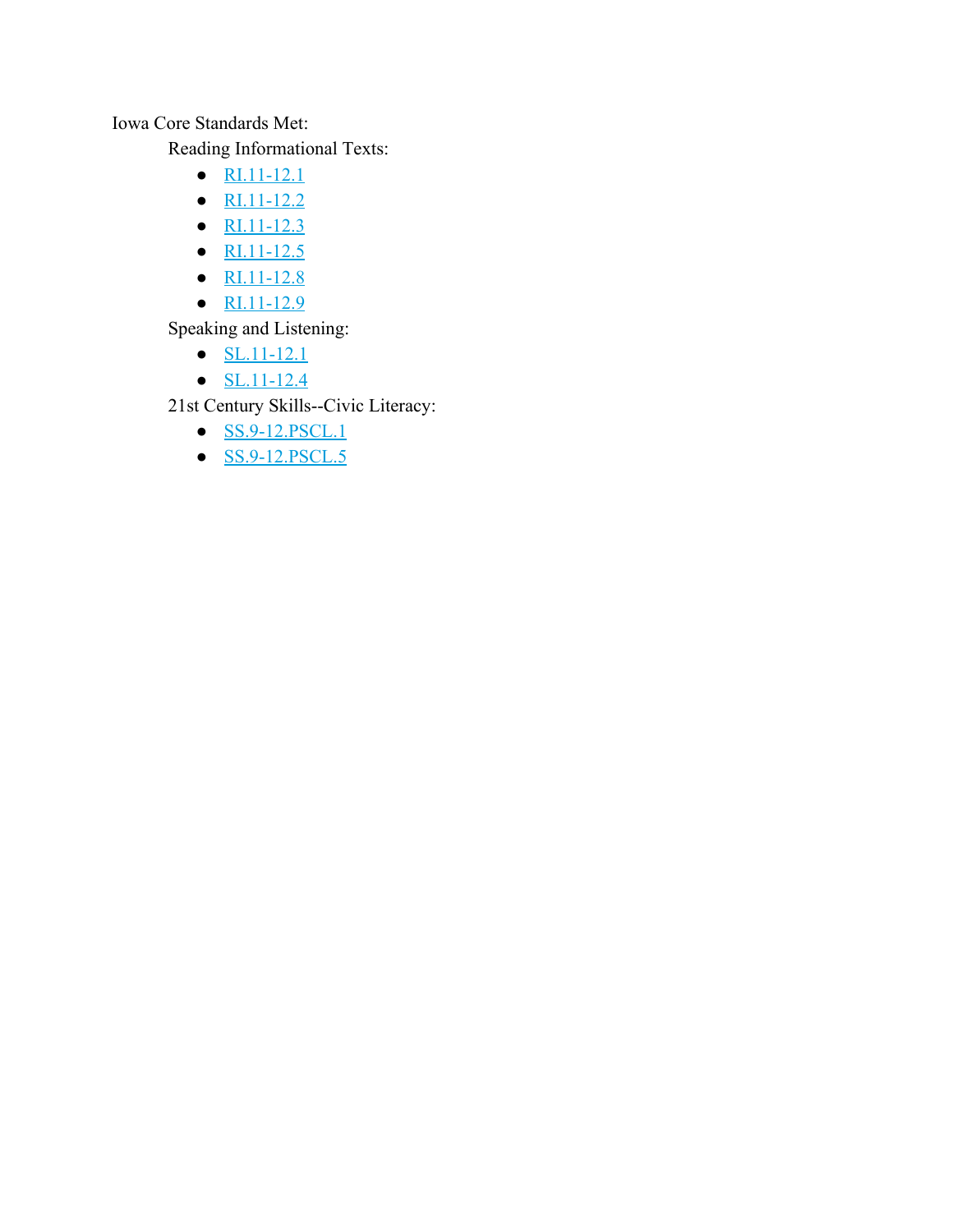Day One:

Plan:

● Journal

Using at least 20 sentences total, outline an argument that you have witnessed or been a part of recently.

- Who was in the argument?
- What was each side's position? What was their main point?
- What happened during the argument? What was the outcome?
- Rhetoric Notes: [Prezi](http://prezi.com/o_4v6msrpfj1/?utm_campaign=share&utm_medium=copy&rc=ex0share)
	- Go through Aristotelian Triad, Golden Triangle, etc.
- Assignment
	- Read and annotate: Combining Ethos, Logos, and Pathos→ Conversations pgs. 18-21

Day Two:

Plan:

- Review of strategies
	- Open journal from yesterday
	- Write 3 sentences about the logical appeal
	- Write 3 sentences about the ethical appeal
	- Write 3 sentences about the emotional appeal
- Background on Thoreau
- Assignment:
	- Begin reading and annotating excerpts from "Resistance to a Civil Government"

# Day Three:

Plan:

- Journal:
	- Using at least 20 sentences total, why do we have a government? What's its job? If we complain about it all the time, why can't we just get rid of it?
	- What does Thoreau think about the purpose of gov't?
- Finish reading and annotating sections of "Resistance to a Civil Government"
- Assignment: once done, take notes over the rhetorical devices section of the Prezi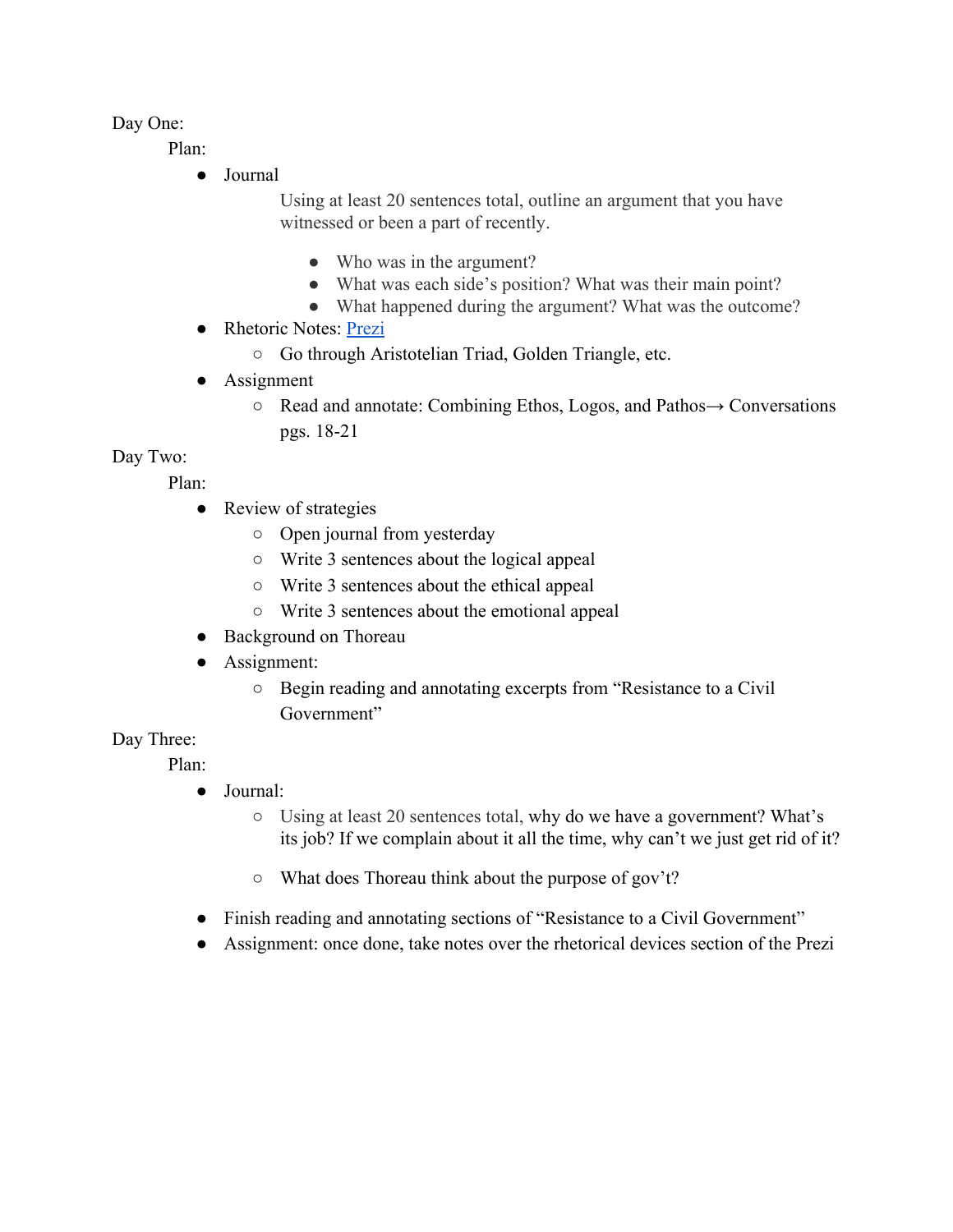## Day Four:

## Plan:

- Opener:
	- Take out Thoreau annotations
	- Look through your annotations
	- Find:
		- A quote that needs discussion
		- A question you had about the text
		- Your best annotation
	- $\circ$  Get into your small groups  $\rightarrow$  2 minute rotations
		- Discuss your quote: each person must speak (8 minutes)
		- Ask your question: same procedure (8 minutes)
		- Share your annotations (8 minutes)
	- Grade your annotations and turn in
- Civil Rights background presentation
	- Two column notes

# Day 5:

• Read and annotate Dr. King's "Letter from Birmingham Jail"

# Day 6:

Plan:

- Journal:
	- What are the issues for you that are worth protesting? What would the gov't have to do for you to protest? What would be foolish to protest?
- MLK, Jr. annotations:
	- Choose a two highlighters and a partner
		- With one color, highlight and label all the rhetorical devices you see
		- With the other color, highlight the places where Thoreau and Dr. King share similar ideas
		- Post on each section of the board
	- Facilitate whole class discussion
		- Ending question: On page 11 of "Letter from Birmingham Jail," Dr. King lists abuses the black community has endured up to this point. What would your response be to these abuses? When would you turn violent? Is there a point?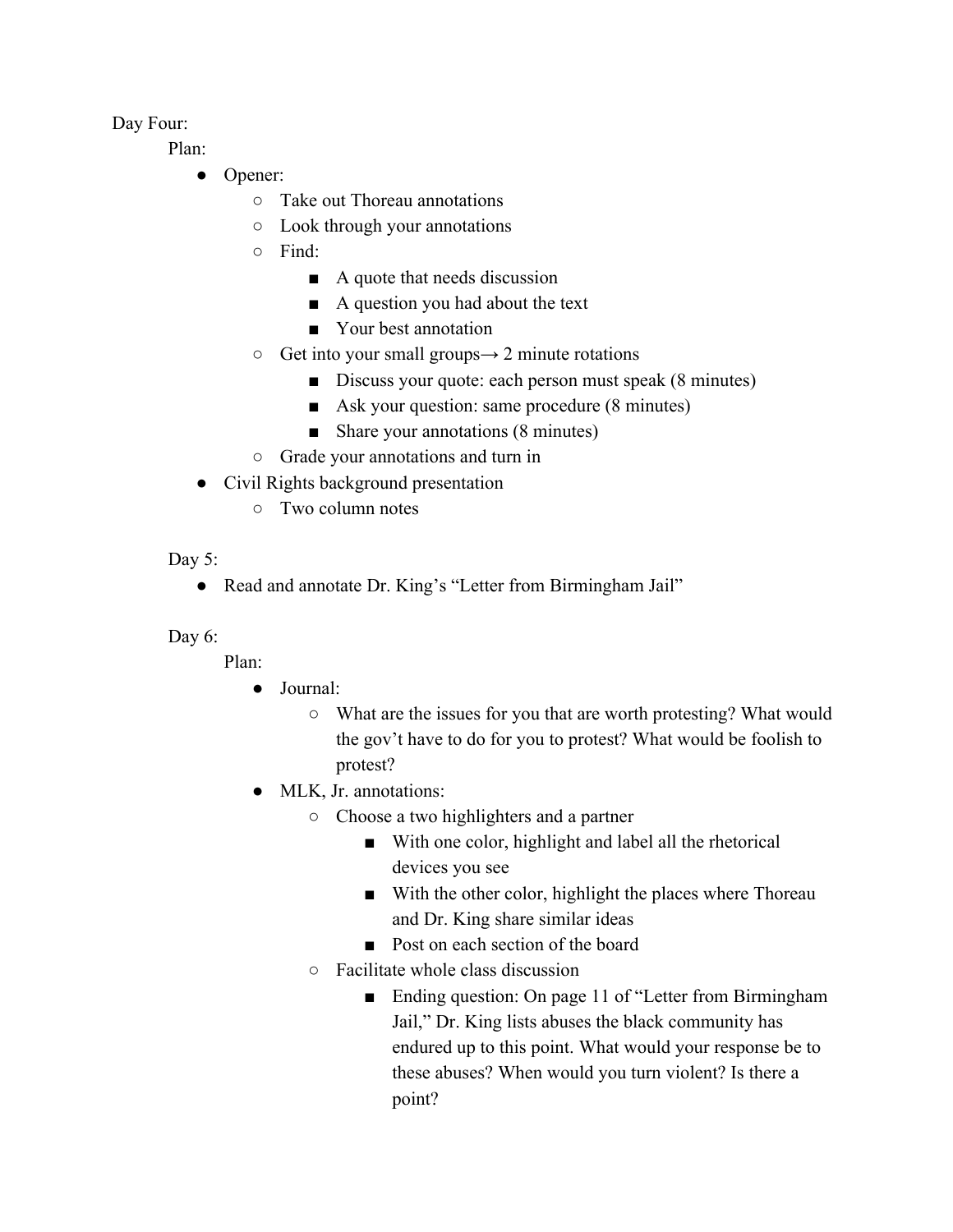- Presentation on the American history of civil disobedience
	- Revolution and John Brown and the abolitionists
- Begin reading and annotating sections of "A Plea for Captain John Brown" by Thoreau

Day 7:

Plan:

- Finish "John Brown"
- Journal:
	- Is John Brown a patriot or terrorist? Would you back John Brown's actions at Harpers Ferry? If you support him, how would you: money, speeches, joining the raid?
- Take notes over claims portion of the Prezi
- Facilitate conversation/debate
	- Label on side of the classroom "patriot" and the other "terrorist"
	- Have them sit on the side they most agree with
	- Gather and create arguments using different types of claims and rhetorical strategies
	- Present each side; one rebuttal each; then closing arguments
- Add to journal: would you change sides? Why or why not? What was persuasive or not about the other side?

Day 8:

Plan:

- MX Background Information
	- Paragraph from his autobiography
	- Conversation: What do you notice? What assumptions do you have about this man?
	- Show Biography.com video
- **● Annotating "Ballot or the Bullet" (**piece attached)
	- Handout piece and explain procedure for partner annotating:
		- Desks are arranged in pairs facing each other, creating three long columns across the room
		- Find partner and sit across from them
		- Listen to a section of the speech and underline words to look up
		- Annotate with your partner for 5 minutes
			- Look up words
			- Summarize
			- Find examples logos, pathos, and ethos
		- Rotate partners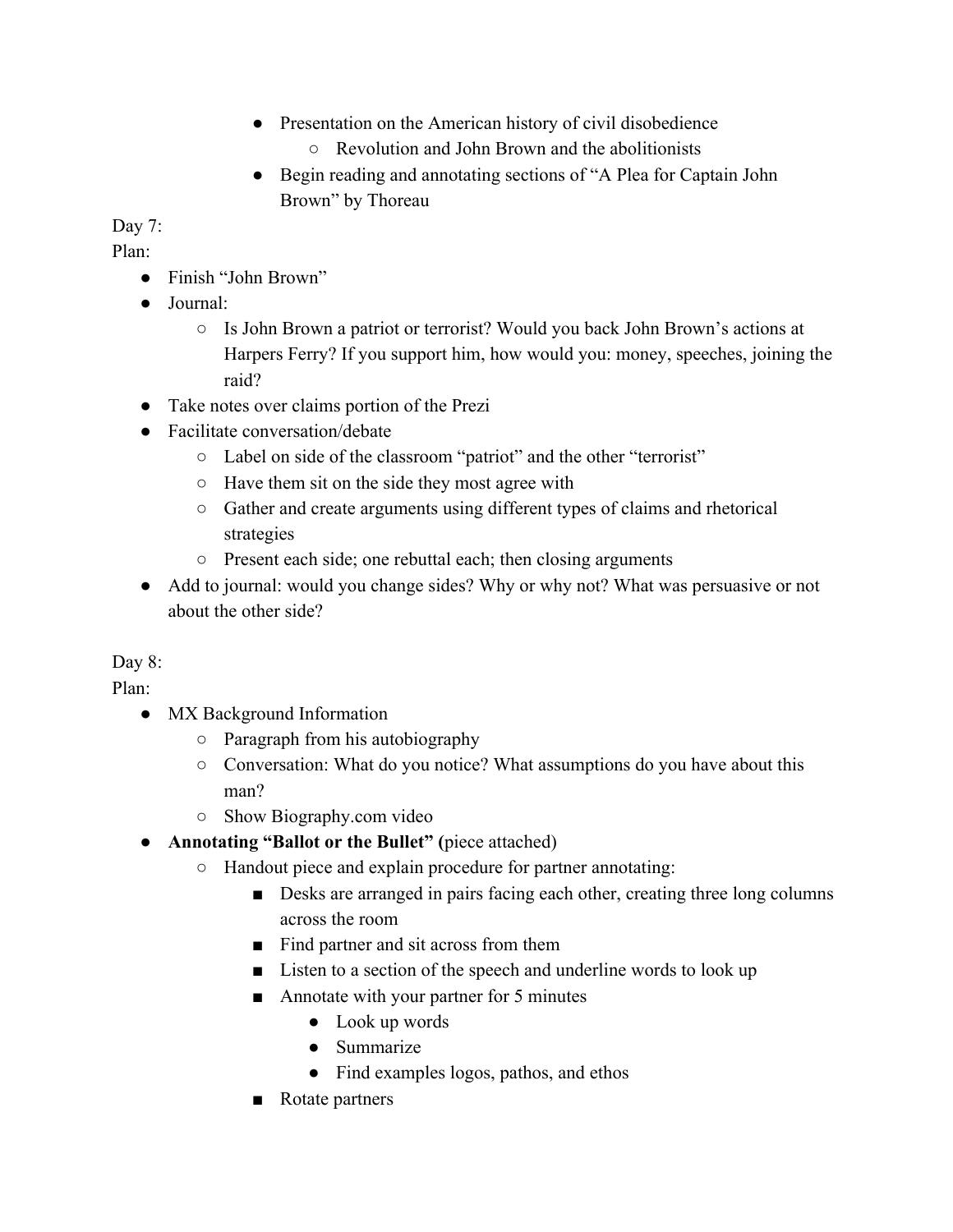- Listen to a section
- Work with their partner for 5 minutes
- Rotate

# **● Comparing MX and Dr. Martin Luther King, Jr.**

- Students will write a journal answering the following question:
- **After reading both Dr. King and Malcolm X, who do you think was more persuasive, and why?**
	- **Requirements:** 
		- **Use rhetorical language**
			- Logos: How was the message persuasive?
			- Pathos: Which emotion was stronger? Who used more literary devices?
			- Ethos: Who seemed more credible? Who has a persona you want to follow?
			- **Must be a well-formed paragraph (at least 15 sentences):**
				- Topic Sentence
				- Explanation
				- Examples from the text
					- $\blacksquare$  1, 2, 3 with
						- transitions in
						- between
				- Concluding Sentence

Days 9 and 10:

Plan:

• Speech Final and work days

Days 11 and 12:

Plan:

• Listen to speeches and fill out Listening Guide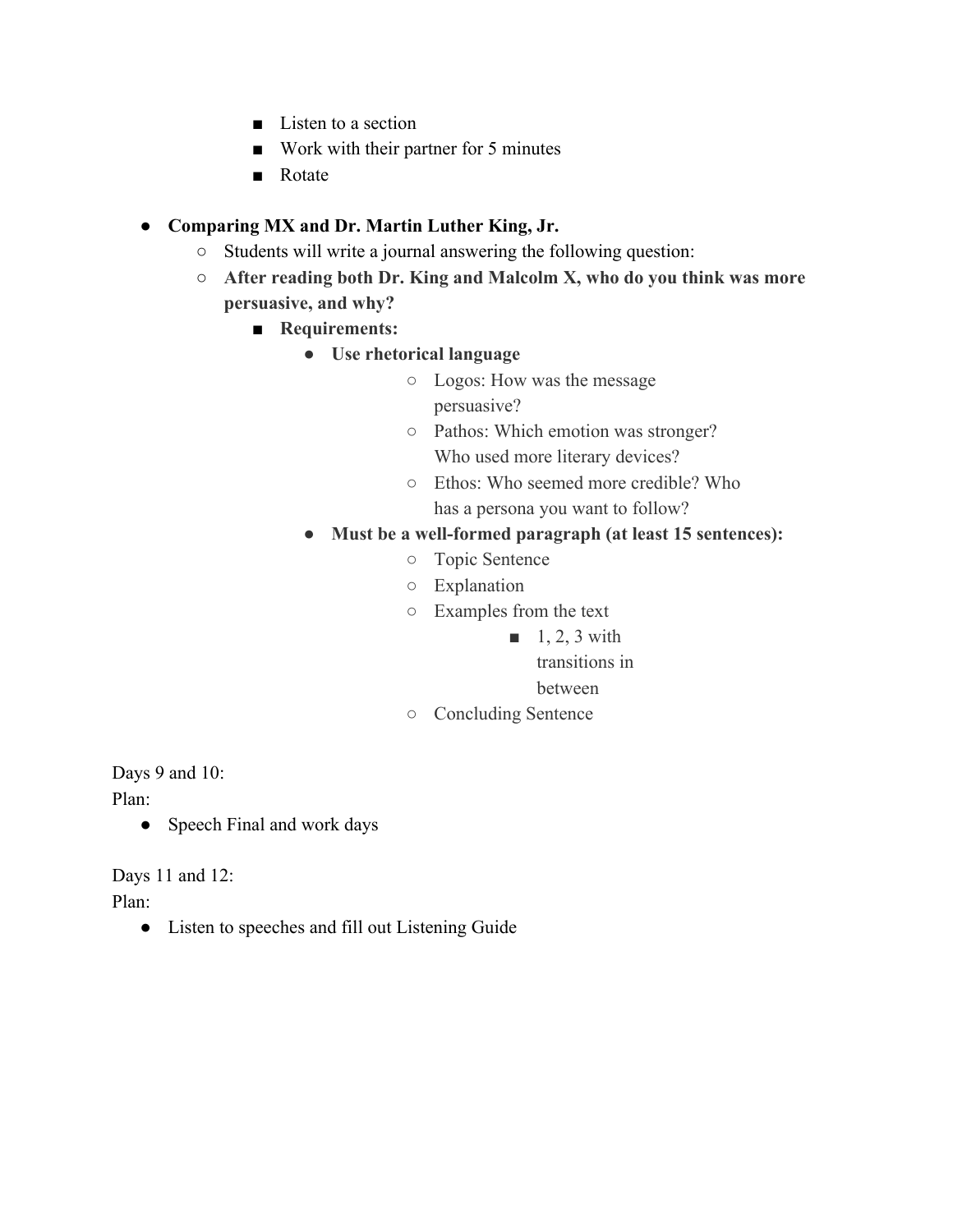*Resistance to Civil Government* (*Civil Disobedience*) is an essay by Henry David Thoreau that was first published in 1849. In it, Thoreau argues that individuals should not permit governments to overrule their consciences, and that they have a duty to resist the government's attempts to make them the agents of injustice. Thoreau was motivated in part by his disgust with slavery and the Mexican–American War (1846–1848).

# **Why are we reading this?**

So we can understand civil disobedience, analyze the evolution of protesting, and begin to prepare for our speech, which will answer the question, "Is civil disobedience a morally acceptable way to create change?"

## **Directions**:

## **We are ANNOTATING this piece:**

## **Step 1: Number and chunk the text**

# **Step 2: Actively read and make notes**

# Types of Notes:

- 1. Vocabulary and references
- 2. Summarize main ideas
- 3. Comment
- 4. Connect to what you already know about Thoreau

## Breaking Down the Rhetoric:

- 1. What are Thoreau's main claims and points made in this piece? (Hint: Paragraph-by-paragraph, they should directly relate to your summaries.)
- 2. What makes him believable? What topics does he address that add to his credibility?
- 3. What metaphors, similes, analogies, rhetorical questions, and instances of repetition make the piece persuasive?

## **Step 3: Connect to the purpose**

- How should gov'ts respond to dissenters?
- What is our role as citizen within a gov't?
- Extremism--what actions are acceptable and under what circumstances?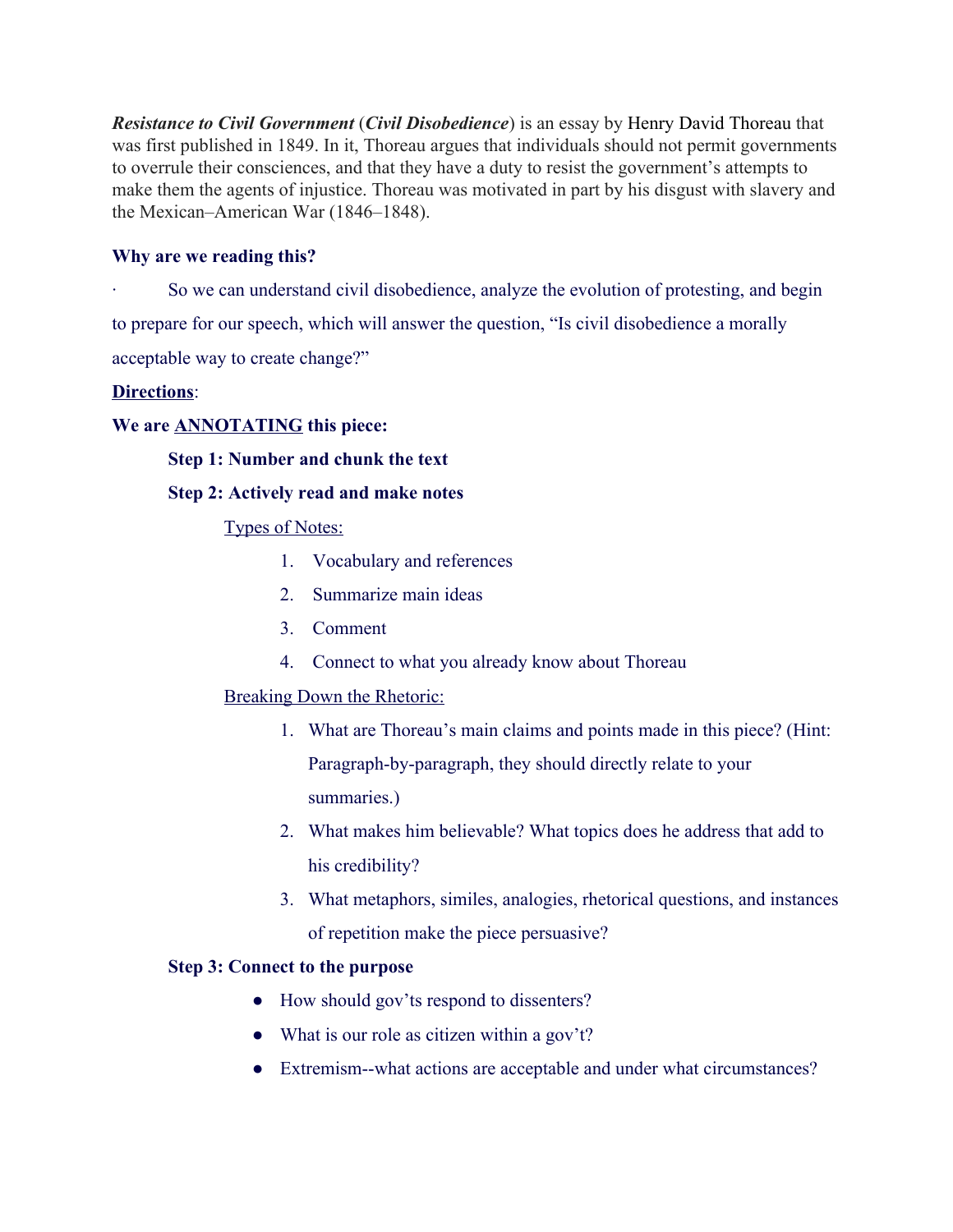*excerpts from Resistance to a Civil Government (Civil Disobedience)*

Henry David Thoreau

1.) I heartily accept the motto, "That government is best which governs least"; and I should like to see it acted up to more rapidly and systematically. Carried out, it finally amounts to this, which also I believe- "That government is best which governs not at all"; and when men are prepared for it, that will be the kind of government which they will have…

2.) But, to speak practically and as a citizen, unlike those who call themselves no-government men, I ask for, not at once no government, but at once a better government. Let every man make known what kind of government would command his respect, and that will be one step toward obtaining it.

3.) After all, the practical reason why, when the power is once in the hands of the people, a majority are permitted, and for a long period continue, to rule is not because they are most likely to be in the right, nor because this seems fairest to the minority, but because they are physically the strongest. But a government in which the majority rule in all cases cannot be based on justice, even as far as men understand it. Can there not be a government in which majorities do not virtually decide right and wrong, but conscience?- in which majorities decide only those questions to which the rule of expediency is applicable? Must the citizen ever for a moment, or in the least degree, resign his conscience to the legislation? Why has every man a conscience, then? I think that we should be men first, and subjects afterward. It is not desirable to cultivate a respect for the law, so much as for the right. The only obligation which I have a right to assume is to do at any time what I think right. It is truly enough said that a corporation has no conscience; but a corporation of conscientious men is a corporation with a conscience. Law never made men a whit more just; and, by means of their respect for it, even the well-disposed are daily made the agents of injustice…

4.) The mass of men serve the state thus, not as men mainly, but as machines, with their bodies. They are the standing army, and the militia, jailers, constables, posse comitatus, etc. In most cases there is no free exercise whatever of the judgment or of the moral sense; but they put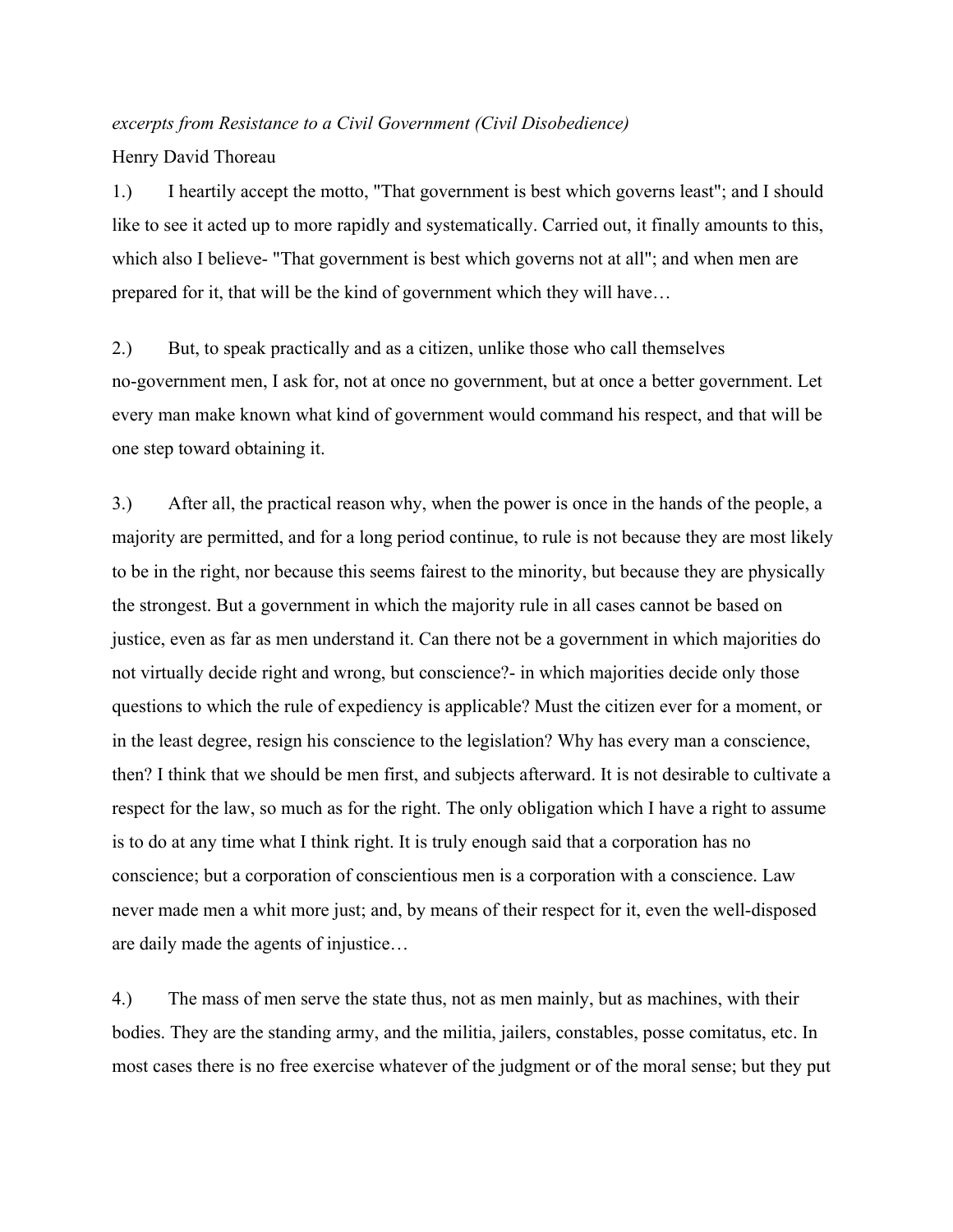themselves on a level with wood and earth and stones; and wooden men can perhaps be manufactured that will serve the purpose as well. Such command no more respect than men of straw or a lump of dirt. They have the same sort of worth only as horses and dogs. Yet such as these even are commonly esteemed good citizens. Others- as most legislators, politicians, lawyers, ministers, and office-holders- serve the state chiefly with their heads; and, as they rarely make any moral distinctions, they are as likely to serve the devil, without intending it, as God. A very few- as heroes, patriots, martyrs, reformers in the great sense, and men- serve the state with their consciences also, and so necessarily resist it for the most part; and they are commonly treated as enemies by it…

5.) Unjust laws exist: shall we be content to obey them, or shall we endeavor to amend them, and obey them until we have succeeded, or shall we transgress them at once? Men generally, under such a government as this, think that they ought to wait until they have persuaded the majority to alter them…Why is [the government] not more apt to anticipate and provide for reform? Why does it not cherish its wise minority? Why does it cry and resist before it is hurt? Why does it not encourage its citizens to be on the alert to point out its faults, and do better than it would have them? Why does it always crucify Christ, and excommunicate Copernicus and Luther, and pronounce Washington and Franklin rebels?

6.) If the injustice is part of the necessary friction of the machine of government, let it go, let it go: perchance it will wear smooth- certainly the machine will wear out. If the injustice has a spring, or a pulley, or a rope, or a crank, exclusively for itself, then perhaps you may consider whether the remedy will not be worse than the evil; but if it is of such a nature that it requires you to be the agent of injustice to another, then, I say, break the law. Let your life be a counter-friction to stop the machine. What I have to do is to see, at any rate, that I do not lend myself to the wrong which I condemn…

7.) I meet this American government, or its representative, the State government, directly, and face to face, once a year- no more- in the person of its tax-gatherer… My civil neighbor, the tax-gatherer, is the very man I have to deal with- for it is, after all, with men and not with parchment that I quarrel- and he has voluntarily chosen to be an agent of the government. How shall he ever know well what he is and does as an officer of the government, or as a man, until he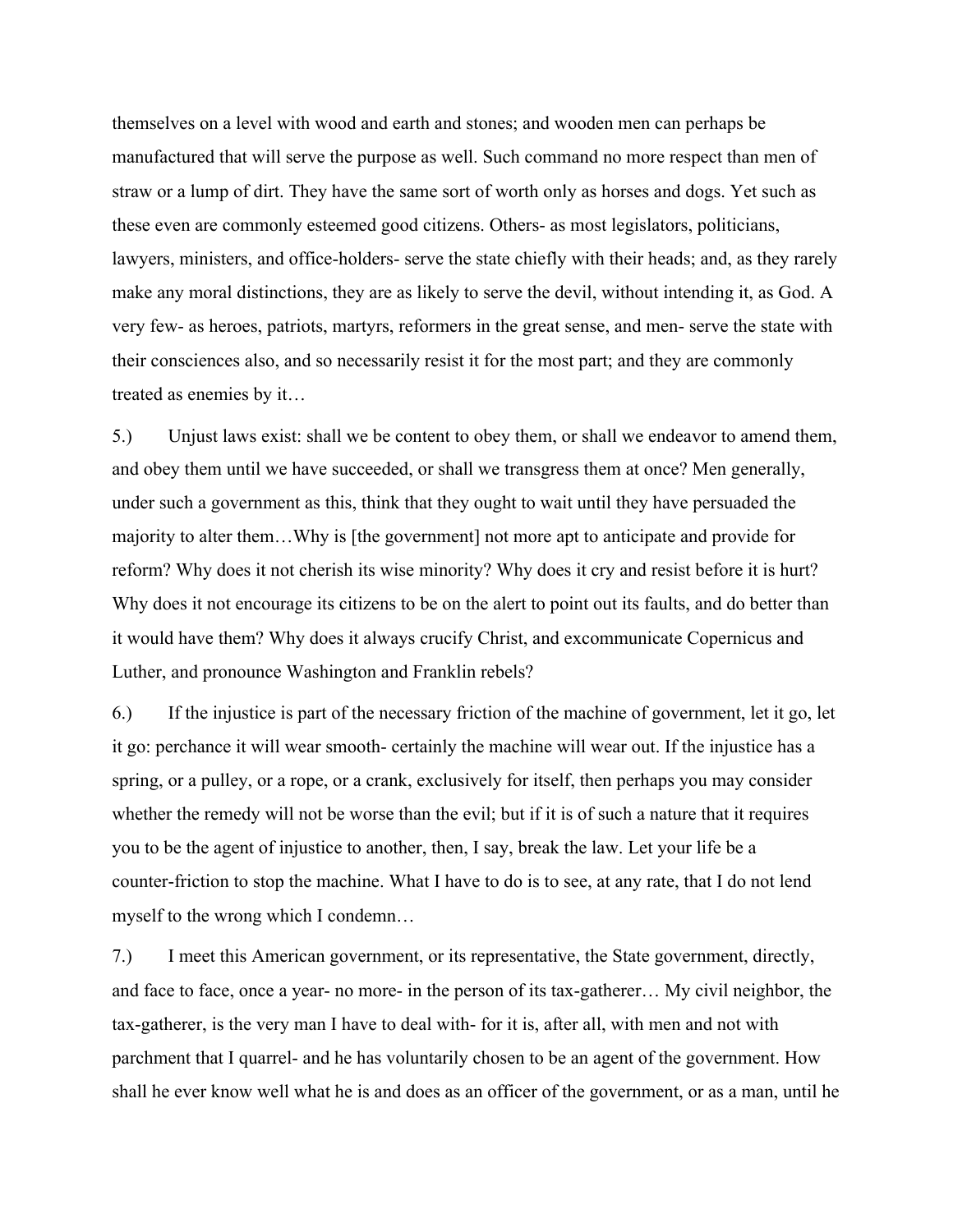is obliged to consider whether he shall treat me, his neighbor, for whom he has respect, as a neighbor and well-disposed man, or as a maniac and disturber of the peace, and see if he can get over this obstruction to his neighborliness without a ruder and more impetuous thought or speech corresponding with his action. I know this well, that if one thousand, if one hundred, if ten men whom I could name- if ten honest men only- ay, if one HONEST man, in this State of Massachusetts, ceasing to hold slaves, were actually to withdraw from this copartnership, and be locked up in the county jail therefore, it would be the abolition of slavery in America. For it matters not how small the beginning may seem to be: what is once well done is done forever. But we love better to talk about it: that we say is our mission, Reform keeps many scores of newspapers in its service, but not one man…

8.) Under a government which imprisons any unjustly, the true place for a just man is also a prison. The proper place today, the only place which Massachusetts has provided for her freer and less desponding spirits, is in her prisons, to be put out and locked out of the State by her own act, as they have already put themselves out by their principles….If any think that their influence would be lost there [in prison], and their voices no longer afflict the ear of the State, that they would not be as an enemy within its walls, they do not know by how much truth is stronger than error, nor how much more eloquently and effectively he can combat injustice who has experienced a little in his own person. Cast your whole vote, not a strip of paper merely, but your whole influence. A minority is powerless while it conforms to the majority; it is not even a minority then; but it is irresistible when it clogs by its whole weight. If the alternative is to keep all just men in prison, or give up war and slavery, the State will not hesitate which to choose. If a thousand men were not to pay their tax-bills this year, that would not be a violent and bloody measure, as it would be to pay them, and enable the State to commit violence and shed innocent blood. This is, in fact, the definition of a peaceable revolution, if any such is possible…. But even suppose blood should flow. Is there not a sort of blood shed when the conscience is wounded? Through this wound a man's real manhood and immortality flow out, and he bleeds to an everlasting death. I see this blood flowing now…

9.) I have paid no poll-tax for six years. I was put into a jail once on this account, for one night; and, as I stood considering the walls of solid stone, two or three feet thick, the door of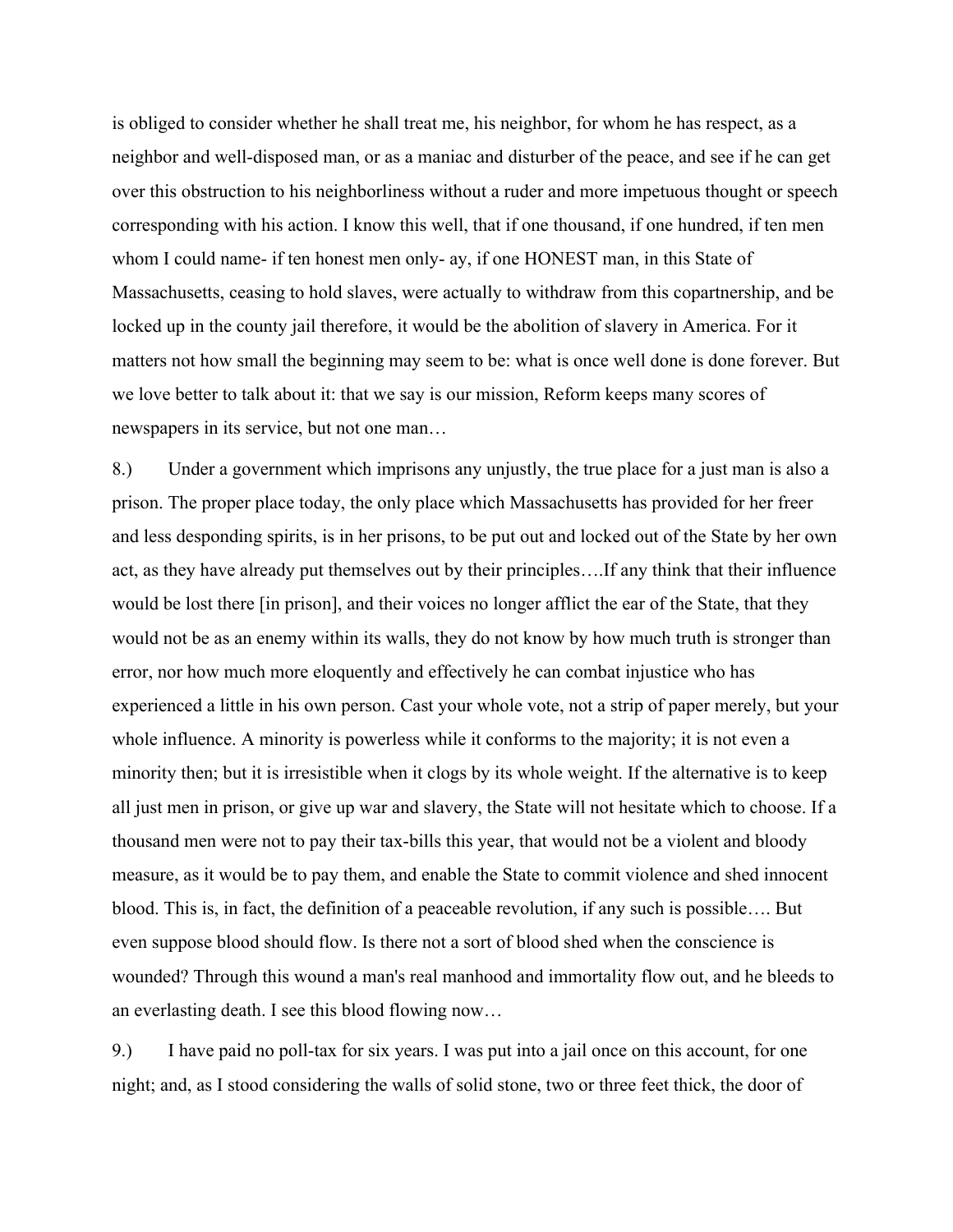wood and iron, a foot thick, and the iron grating which strained the light, I could not help being struck with the foolishness of that institution which treated me as if I were mere flesh and blood and bones, to be locked up. I wondered that it should have concluded at length that this was the best use it could put me to, and had never thought to avail itself of my services in some way. I saw that, if there was a wall of stone between me and my townsmen, there was a still more difficult one to climb or break through before they could get to be as free as I was. I did not for a moment feel confined, and the walls seemed a great waste of stone and mortar. I felt as if I alone of all my townsmen had paid my tax. They plainly did not know how to treat me, but behaved like persons who are underbred. In every threat and in every compliment there was a blunder; for they thought that my chief desire was to stand the other side of that stone wall. I could not but smile to see how industriously they locked the door on my meditations, which followed them out again without let or hindrance, and they were really all that was dangerous…

10.) Thus the State never intentionally confronts a man's sense, intellectual or moral, but only his body, his senses. It is not armed with superior wit or honesty, but with superior physical strength. I was not born to be forced. I will breathe after my own fashion. Let us see who is the strongest. What force has a multitude? They only can force me who obey a higher law than I. They force me to become like themselves. I do not hear of men being forced to have this way or that by masses of men. What sort of life were that to live? When I meet a government which says to me, "Your money or your life," why should I be in haste to give it my money? It may be in a great strait, and not know what to do: I cannot help that. It must help itself; do as I do. It is not worth the while to snivel about it. I am not responsible for the successful working of the machinery of society. I am not the son of the engineer. I perceive that, when an acorn and a chestnut fall side by side, the one does not remain inert to make way for the other, but both obey their own laws, and spring and grow and flourish as best they can, till one, perchance, overshadows and destroys the other. If a plant cannot live according to its nature, it dies; and so a man…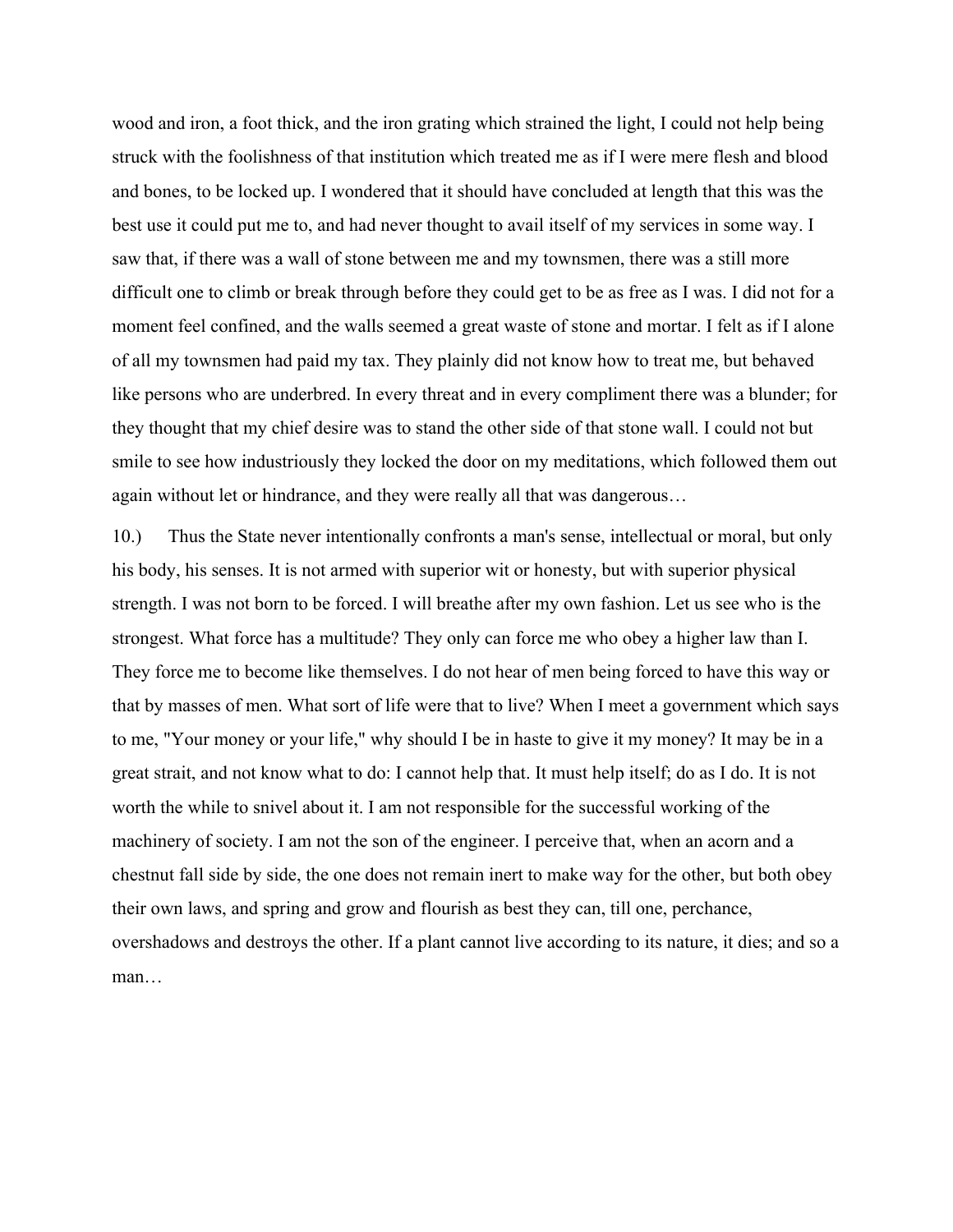From the Birmingham jail, where he was imprisoned as a participant in nonviolent demonstrations against segregation, Dr. Martin Luther King, Jr., wrote in longhand the letter which follows. It was his response to a public statement of concern and caution issued by eight white religious leaders of the South.

### **Why are we reading this?**

· So we can understand civil disobedience, nonviolent protesting, and begin to prepare for our speech, which will answer the question, "Is civil disobedience a morally acceptable way to create change?"

#### **Directions**:

## **We are ANNOTATING this piece:**

#### **Step 1: Number and chunk the text**

#### **Step 2: Actively read and make notes**

#### Types of Notes:

- 1. Vocabulary and references
- 2. Summarize main ideas
- 3. Comment
- 4. Connect to what you already know about the Civil Rights Movement

## Breaking Down the Rhetoric:

- 1. What are King's main claims and points made in this piece? (Hint: Paragraph-by-paragraph, they should directly relate to your summaries.)
- 2. What makes him believable? What topics does he address that add to his credibility?
- 3. What metaphors, similes, analogies, rhetorical questions, and instances of repetition make the piece persuasive?

#### **Step 3: Connect to the purpose**

- Just vs. unjust laws
- Direct action campaigns
- Extremism

#### **Letter from Birmingham Jail**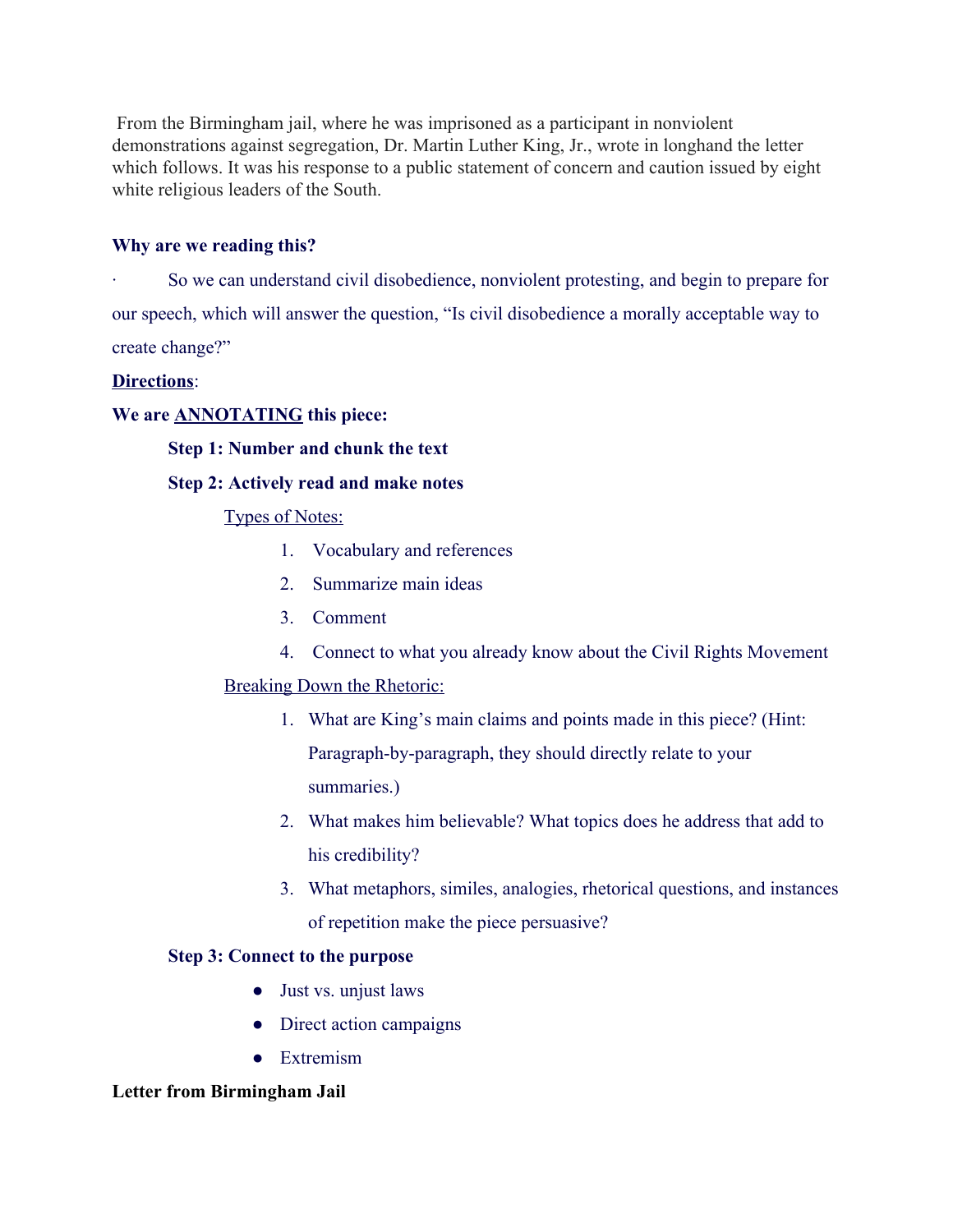16 April 1963

My Dear Fellow Clergymen:

- 1.) I think I should indicate why I am here in Birmingham, since you have been influenced by the view which argues against "outsiders coming in." I have the honor of serving as president of the Southern Christian Leadership Conference, an organization operating in every southern state, with headquarters in Atlanta, Georgia... Several months ago the affiliate here in Birmingham asked us to be on call to engage in a nonviolent direct action program if such were deemed necessary. We readily consented, and when the hour came we lived up to our promise. So I, along with several members of my staff, am here because I was invited here. I am here because I have organizational ties here.
- 2.) But more basically, I am in Birmingham because injustice is here. Just as the prophets of the eighth century B.C. left their villages and carried their "thus saith the Lord" far beyond the boundaries of their home towns, and just as the Apostle Paul left his village of Tarsus and carried the gospel of Jesus Christ to the far corners of the Greco Roman world, so am I compelled to carry the gospel of freedom beyond my own home town. Like Paul, I must constantly respond to the Macedonian call for aid.
- 3.) Moreover, I am cognizant of the interrelatedness of all communities and states. I cannot sit idly by in Atlanta and not be concerned about what happens in Birmingham. Injustice anywhere is a threat to justice everywhere. We are caught in an inescapable network of mutuality, tied in a single garment of destiny. Whatever affects one directly, affects all indirectly. Never again can we afford to live with the narrow, provincial "outside agitator" idea. Anyone who lives inside the United States can never be considered an outsider anywhere within its bounds.
- 4.) You deplore the demonstrations taking place in Birmingham. But your statement, I am sorry to say, fails to express a similar concern for the conditions that brought about the demonstrations. I am sure that none of you would want to rest content with the superficial kind of social analysis that deals merely with effects and does not grapple with underlying causes. It is unfortunate that demonstrations are taking place in Birmingham, but it is even more unfortunate that the city's white power structure left the Negro community with no alternative.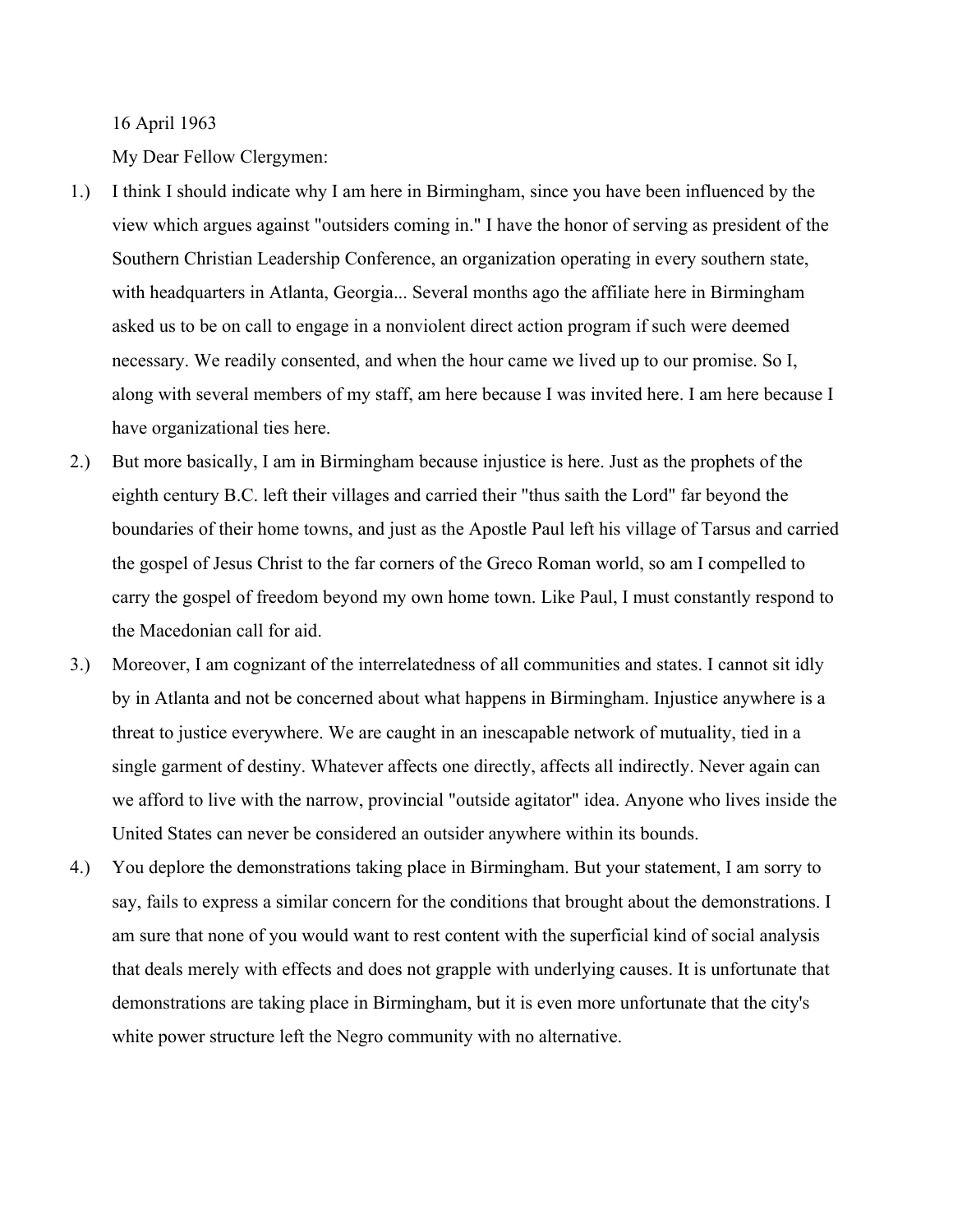- 5.) In any nonviolent campaign there are four basic steps: collection of the facts to determine whether injustices exist; negotiation; self purification; and direct action. We have gone through all these steps in Birmingham. There can be no gainsaying the fact that racial injustice engulfs this community. Birmingham is probably the most thoroughly segregated city in the United States. Its ugly record of brutality is widely known. Negroes have experienced grossly unjust treatment in the courts. There have been more unsolved bombings of Negro homes and churches in Birmingham than in any other city in the nation. These are the hard, brutal facts of the case. On the basis of these conditions, Negro leaders sought to negotiate with the city fathers. But the latter consistently refused to engage in good faith negotiation. …
- 6.) You may well ask: "Why direct action? Why sit ins, marches and so forth? Isn't negotiation a better path?" You are quite right in calling for negotiation. Indeed, this is the very purpose of direct action. Nonviolent direct action seeks to create such a crisis and foster such a tension that a community which has constantly refused to negotiate is forced to confront the issue. It seeks so to dramatize the issue that it can no longer be ignored. My citing the creation of tension as part of the work of the nonviolent resister may sound rather shocking. But I must confess that I am not afraid of the word "tension." I have earnestly opposed violent tension, but there is a type of constructive, nonviolent tension which is necessary for growth….
- 7.) One of the basic points in your statement is that the action that I and my associates have taken in Birmingham is untimely... My friends, I must say to you that we have not made a single gain in civil rights without determined legal and nonviolent pressure. Lamentably, it is an historical fact that privileged groups seldom give up their privileges voluntarily. Individuals may see the moral light and voluntarily give up their unjust posture; but, as Reinhold Niebuhr has reminded us, groups tend to be more immoral than individuals.
- 8.) We know through painful experience that freedom is never voluntarily given by the oppressor; it must be demanded by the oppressed. Frankly, I have yet to engage in a direct action campaign that was "well-timed" in the view of those who have not suffered unduly from the disease of segregation. For years now I have heard the word "Wait!" It rings in the ear of every Negro with piercing familiarity. This "Wait" has almost always meant "Never." We must come to see, with one of our distinguished jurists, that "justice too long delayed is justice denied."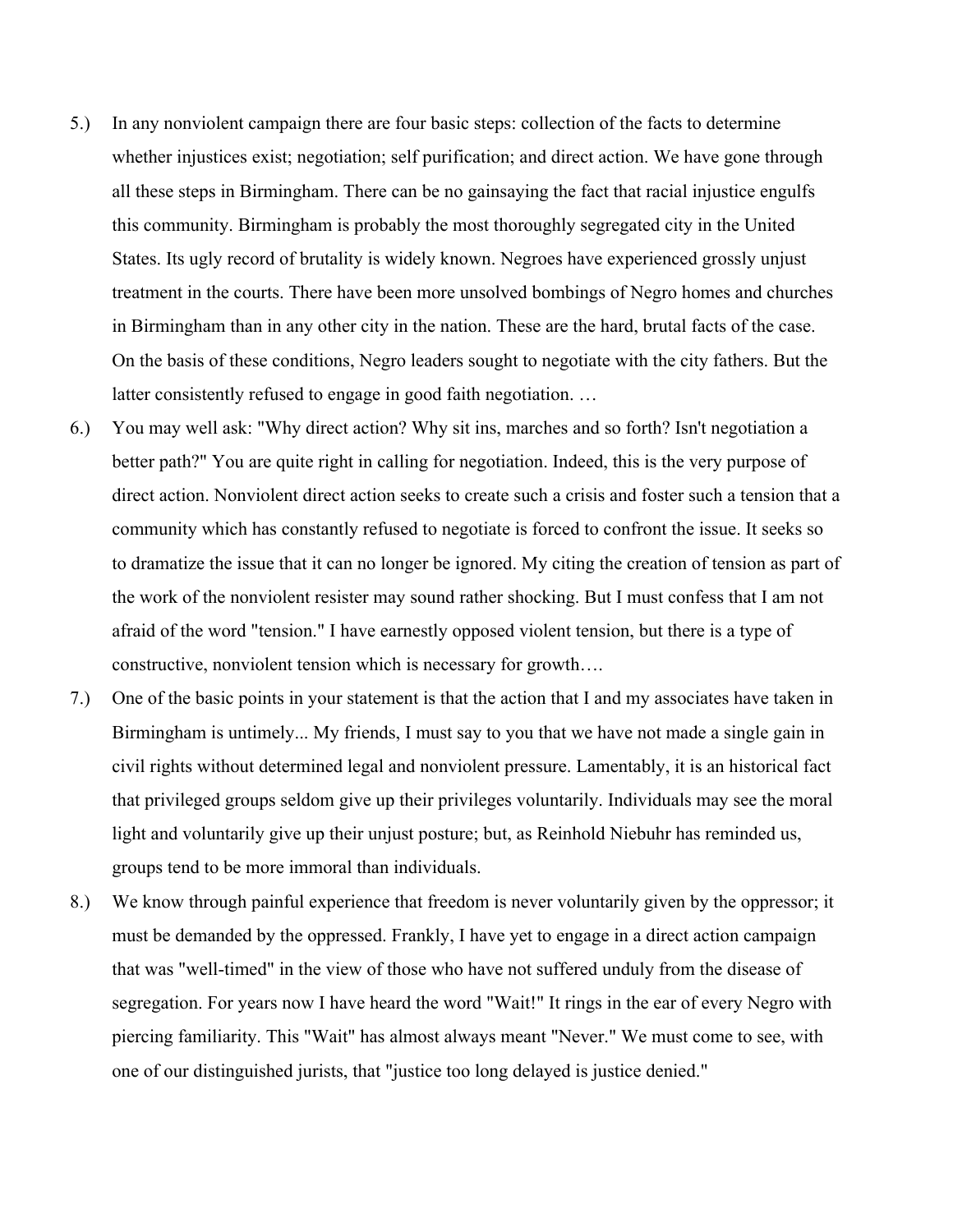- 9.) We have waited for more than 340 years for our constitutional and God given rights. The nations of Asia and Africa are moving with jet-like speed toward gaining political independence, but we still creep at horse and buggy pace toward gaining a cup of coffee at a lunch counter. Perhaps it is easy for those who have never felt the stinging darts of segregation to say, "Wait." But when you have seen vicious mobs lynch your mothers and fathers at will and drown your sisters and brothers at whim; when you have seen hate filled policemen curse, kick and even kill your black brothers and sisters; when you see the vast majority of your twenty million Negro brothers smothering in an airtight cage of poverty in the midst of an affluent society; when you suddenly find your tongue twisted and your speech stammering as you seek to explain to your six year old daughter why she can't go to the public amusement park that has just been advertised on television, and see tears welling up in her eyes when she is told that Funtown is closed to colored children, and see ominous clouds of inferiority beginning to form in her little mental sky, and see her beginning to distort her personality by developing an unconscious bitterness toward white people; when you have to concoct an answer for a five year old son who is asking: "Daddy, why do white people treat colored people so mean?"; when you take a cross county drive and find it necessary to sleep night after night in the uncomfortable corners of your automobile because no motel will accept you; when you are humiliated day in and day out by nagging signs reading "white" and "colored"; when your first name becomes "nigger," your middle name becomes "boy" (however old you are) and your last name becomes "John," and your wife and mother are never given the respected title "Mrs."; when you are harried by day and haunted by night by the fact that you are a Negro, living constantly at tiptoe stance, never quite knowing what to expect next, and are plagued with inner fears and outer resentments; when you are forever fighting a degenerating sense of "nobodiness"--then you will understand why we find it difficult to wait. There comes a time when the cup of endurance runs over, and men are no longer willing to be plunged into the abyss of despair. I hope, sirs, you can understand our legitimate and unavoidable impatience.
- 10.) You express a great deal of anxiety over our willingness to break laws. This is certainly a legitimate concern. Since we so diligently urge people to obey the Supreme Court's decision of 1954 outlawing segregation in the public schools, at first glance it may seem rather paradoxical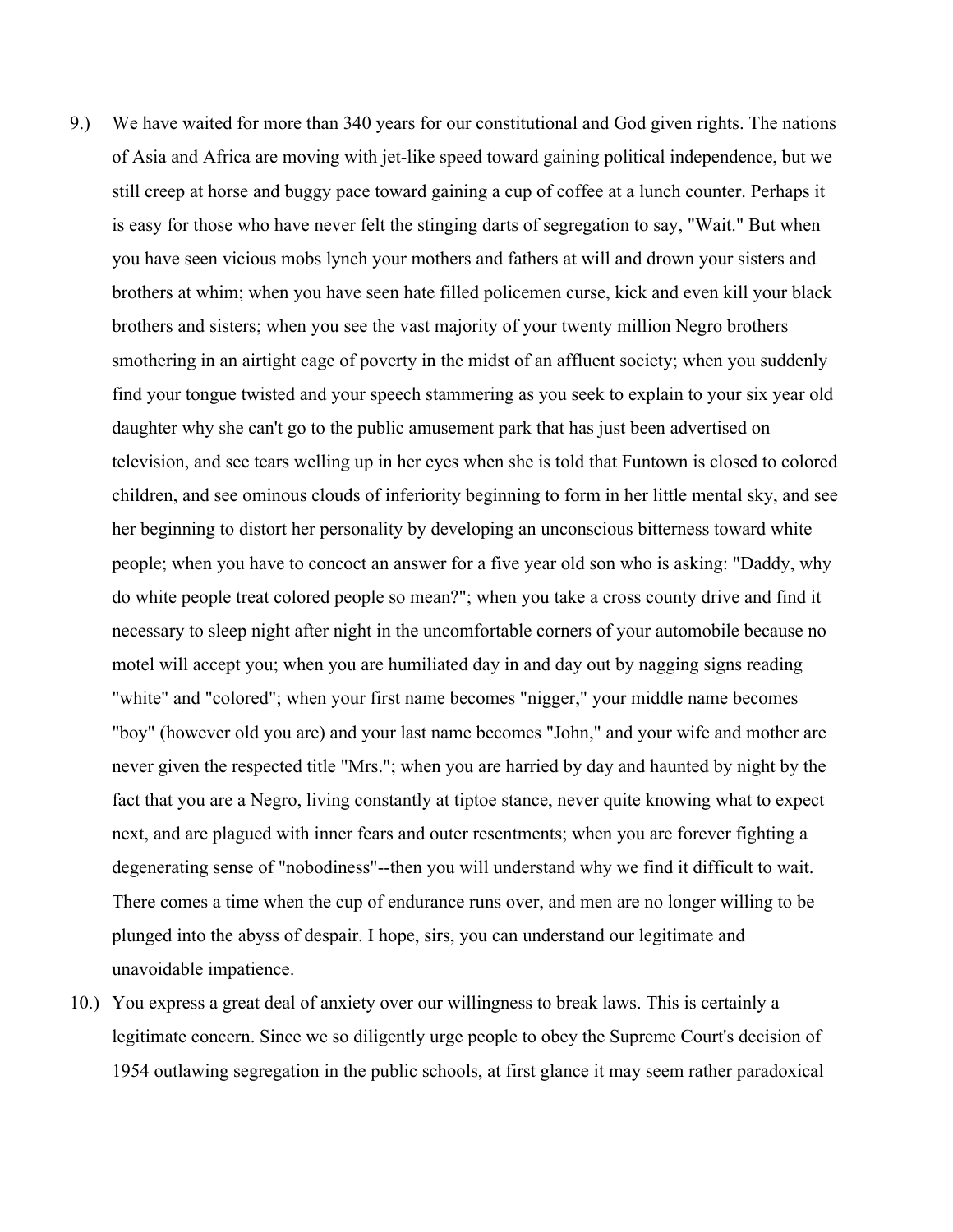for us consciously to break laws. One may well ask: "How can you advocate breaking some laws and obeying others?" The answer lies in the fact that there are two types of laws: just and unjust. I would be the first to advocate obeying just laws. One has not only a legal but a moral responsibility to obey just laws. Conversely, one has a moral responsibility to disobey unjust laws. I would agree with St. Augustine that "an unjust law is no law at all."

- 11.) Now, what is the difference between the two? How does one determine whether a law is just or unjust? A just law is a man made code that squares with the moral law or the law of God. An unjust law is a code that is out of harmony with the moral law...Thus it is that I can urge men to obey the 1954 decision of the Supreme Court, for it is morally right; and I can urge them to disobey segregation ordinances, for they are morally wrong….
- 12.) Let me give another explanation. A law is unjust if it is inflicted on a minority that, as a result of being denied the right to vote, had no part in enacting or devising the law. Who can say that the legislature of Alabama which set up that state's segregation laws was democratically elected? Throughout Alabama all sorts of devious methods are used to prevent Negroes from becoming registered voters, and there are some counties in which, even though Negroes constitute a majority of the population, not a single Negro is registered. Can any law enacted under such circumstances be considered democratically structured?
- 13.) Sometimes a law is just on its face and unjust in its application. For instance, I have been arrested on a charge of parading without a permit. Now, there is nothing wrong in having an ordinance which requires a permit for a parade. But such an ordinance becomes unjust when it is used to maintain segregation and to deny citizens the First-Amendment privilege of peaceful assembly and protest.
- 14.) I hope you are able to see the distinction I am trying to point out. In no sense do I advocate evading or defying the law, as would the rabid segregationist. That would lead to anarchy. One who breaks an unjust law must do so openly, lovingly, and with a willingness to accept the penalty. I submit that an individual who breaks a law that conscience tells him is unjust, and who willingly accepts the penalty of imprisonment in order to arouse the conscience of the community over its injustice, is in reality expressing the highest respect for law.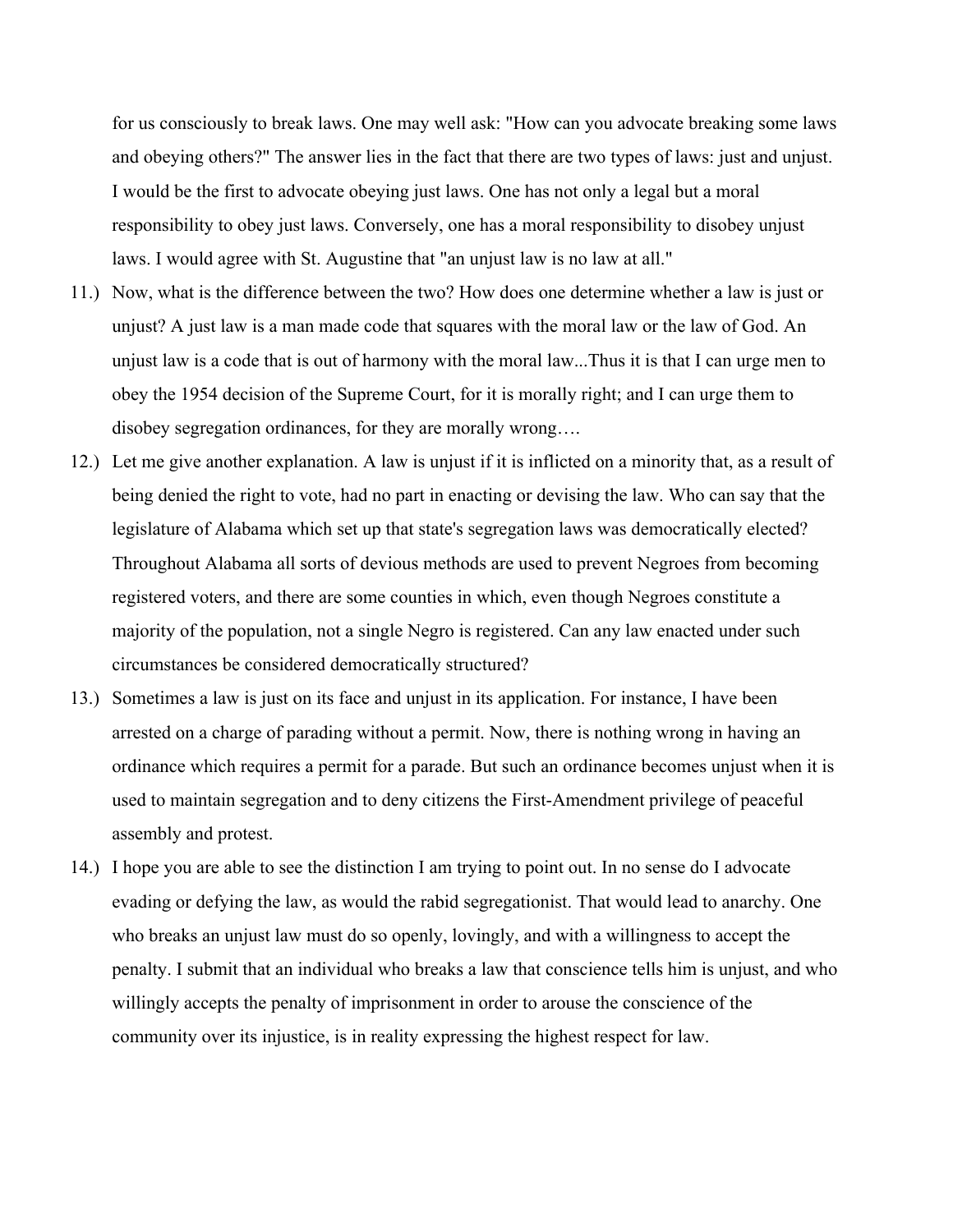- 15.) Of course, there is nothing new about this kind of civil disobedience. It was evidenced sublimely in the refusal of Shadrach, Meshach and Abednego to obey the laws of Nebuchadnezzar, on the ground that a higher moral law was at stake. It was practiced superbly by the early Christians, who were willing to face hungry lions and the excruciating pain of chopping blocks rather than submit to certain unjust laws of the Roman Empire. To a degree, academic freedom is a reality today because Socrates practiced civil disobedience. In our own nation, the Boston Tea Party represented a massive act of civil disobedience.
- 16.) We should never forget that everything Adolf Hitler did in Germany was "legal" and everything the Hungarian freedom fighters did in Hungary was "illegal." It was "illegal" to aid and comfort a Jew in Hitler's Germany. Even so, I am sure that, had I lived in Germany at the time, I would have aided and comforted my Jewish brothers. If today I lived in a Communist country where certain principles dear to the Christian faith are suppressed, I would openly advocate disobeying that country's anti-religious laws.…
- 17.) In your statement you assert that our actions, even though peaceful, must be condemned because they precipitate violence. But is this a logical assertion? Isn't this like condemning a robbed man because his possession of money precipitated the evil act of robbery?...We must come to see that, as the federal courts have consistently affirmed, it is wrong to urge an individual to cease his efforts to gain his basic constitutional rights because the quest may precipitate violence. Society must protect the robbed and punish the robber....
- 18.) You speak of our activity in Birmingham as extreme. At first I was rather disappointed that fellow clergymen would see my nonviolent efforts as those of an extremist. I began thinking about the fact that I stand in the middle of two opposing forces in the Negro community…
- 19.) I have tried to stand between the two forces, saying that we need emulate neither the "do nothingism" of the complacent nor the hatred and despair of the black nationalist. For there is the more excellent way of love and nonviolent protest. I am grateful to God that, through the influence of the Negro church, the way of nonviolence became an integral part of our struggle. If this philosophy had not emerged, by now many streets of the South would, I am convinced, be flowing with blood. And I am further convinced that if our white brothers dismiss as "rabble rousers" and "outside agitators" those of us who employ nonviolent direct action, and if they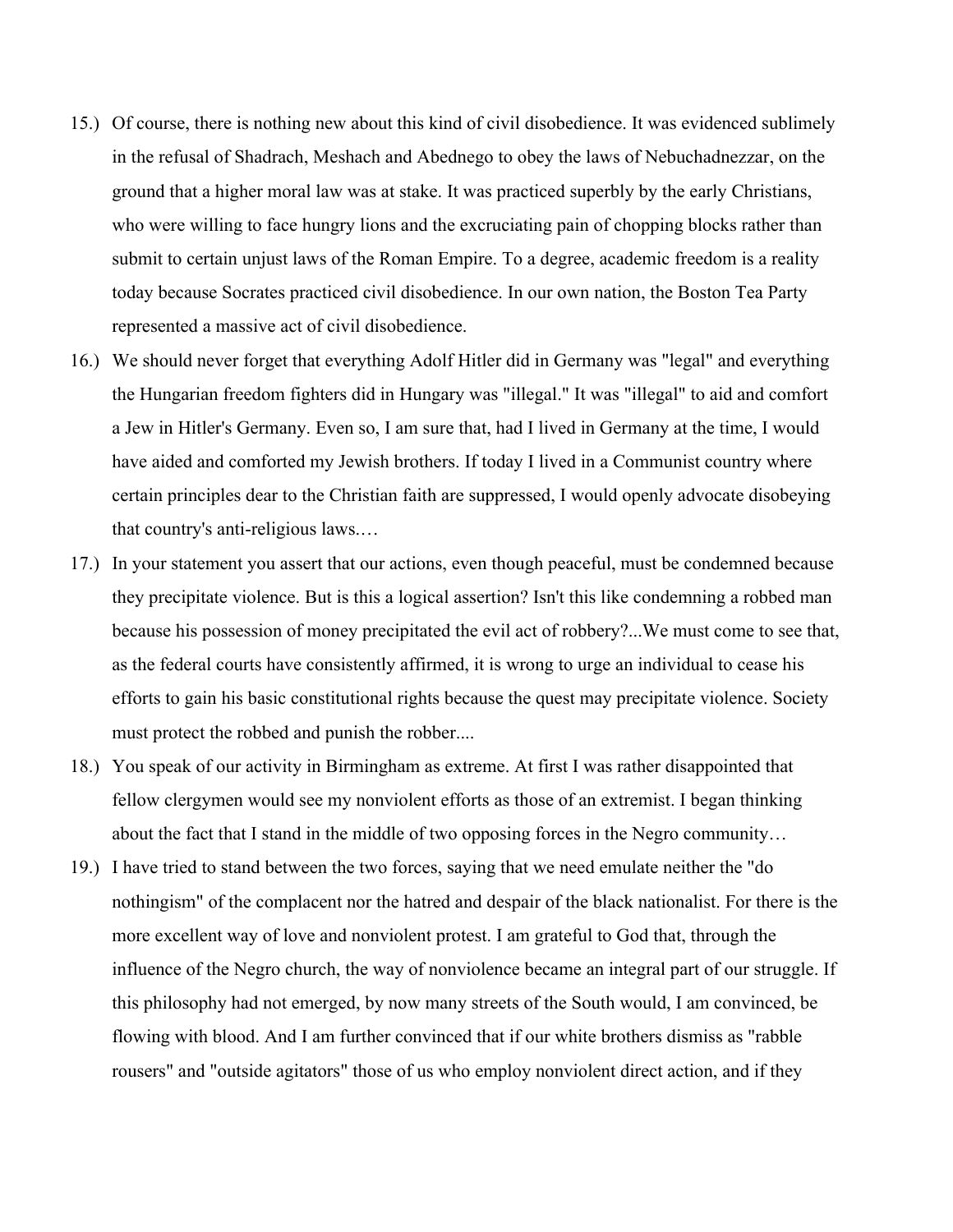refuse to support our nonviolent efforts, millions of Negroes will, out of frustration and despair, seek solace and security in black nationalist ideologies--a development that would inevitably lead to a frightening racial nightmare. …

20.) But though I was initially disappointed at being categorized as an extremist, as I continued to think about the matter I gradually gained a measure of satisfaction from the label. Was not Jesus an extremist for love: "Love your enemies, bless them that curse you, do good to them that hate you, and pray for them which despitefully use you, and persecute you." Was not Amos an extremist for justice: "Let justice roll down like waters and righteousness like an ever flowing stream." Was not Paul an extremist for the Christian gospel: "I bear in my body the marks of the Lord Jesus." Was not Martin Luther an extremist: "Here I stand; I cannot do otherwise, so help me God." And John Bunyan: "I will stay in jail to the end of my days before I make a butchery of my conscience." And Abraham Lincoln: "This nation cannot survive half slave and half free." And Thomas Jefferson: "We hold these truths to be self evident, that all men are created equal . . ." So the question is not whether we will be extremists, but what kind of extremists we will be. Will we be extremists for hate or for love? Will we be extremists for the preservation of injustice or for the extension of justice? In that dramatic scene on Calvary's hill three men were crucified. We must never forget that all three were crucified for the same crime--the crime of extremism. Two were extremists for immorality, and thus fell below their environment. The other, Jesus Christ, was an extremist for love, truth and goodness, and thereby rose above his environment. Perhaps the South, the nation and the world are in dire need of creative extremists.…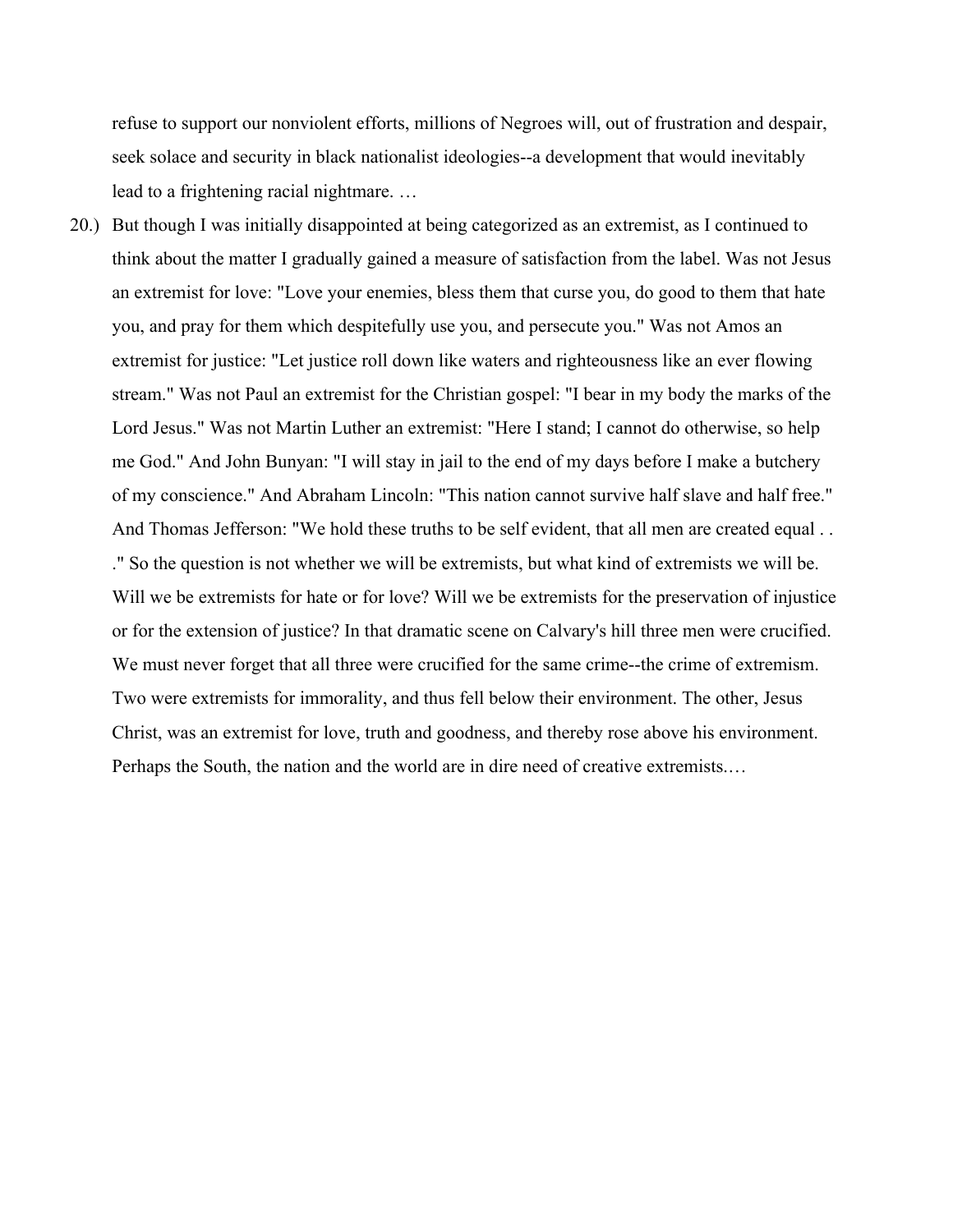Henry David Thoreau delivered this speech in Concord, Massachusetts, two weeks after the raid on Harpers Ferry in 1859. His unequivocal defense and admiration of Brown stood against popular opinion of the time, much of it mirroring the characterization by the abolitionist newspaper the Liberator as "a misguided, wild, and apparently insane effort." The excerpt below is the final third of the speech.

#### **Why are we reading this?**

So we can understand civil disobedience, analyze the evolution of protesting, and begin to prepare for our speech, which will answer the question, "Is civil disobedience a morally

acceptable way to create change?"

#### **Directions**:

## **We are ANNOTATING this piece:**

#### **Step 1: Number and chunk the text**

#### **Step 2: Actively read and make notes**

#### Types of Notes:

- 1. Vocabulary and references
- 2. Summarize main ideas
- 3. Comment
- 4. Connect to what you already know about Thoreau

## Breaking Down the Rhetoric:

- 1. What are Thoreau's main claims and points made in this piece? (Hint: Paragraph-by-paragraph, they should directly relate to your summaries.)
- 2. What makes him believable? What topics does he address that add to his credibility?
- 3. What metaphors, similes, analogies, rhetorical questions, and instances of repetition make the piece persuasive?

#### **Step 3: Connect to the purpose**

- How should gov'ts respond to dissenters?
- What is our role as citizen within a gov't?
- Extremism--what actions are acceptable and under what circumstances?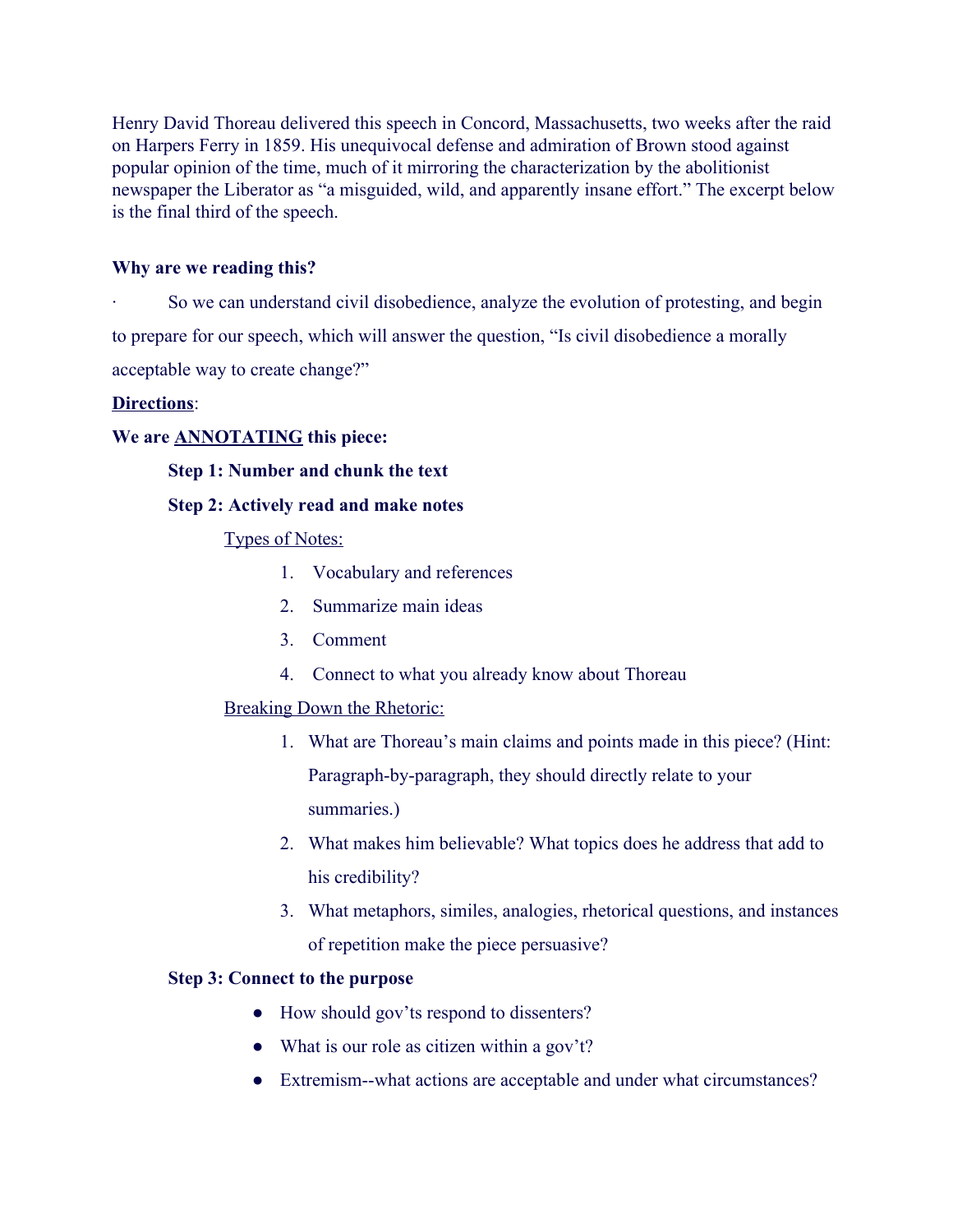"All is quiet at Harper's Ferry," say the journals. What is the character of that calm which follows when the law and the slaveholder prevail? I regard this event as a touchstone designed to bring out, with glaring distinctness, the character of this government. We needed to be thus assisted to see it by the light of history. It needed to see itself. When a government puts forth its strength on the side of injustice, as ours to maintain slavery and kill the liberators of the slave, it reveals itself a merely brute force, or worse, a demoniacal force. It is the head of the Plug-Uglies. It is more manifest than ever that tyranny rules. I see this government to be effectually allied with France and Austria in oppressing mankind. There sits a tyrant holding fettered four millions of slaves; here comes their heroic liberator. This most hypocritical and diabolical government looks up from its seat on the gasping four millions, and inquires with an assumption of innocence: "What do you assault me for? Am I not an honest man? Cease agitation on this subject, or I will make a slave of you, too, or else hang you."

We talk about a representative government; but what a monster of a government is that where the noblest faculties of the mind, and the whole heart, are not represented. A semi-human tiger or ox, stalking over the earth, with its heart taken out and the top of its brain shot away. Heroes have fought well on their stumps when their legs were shot off, but I never heard of any good done by such a government as that.

The only government that I recognize,--and it matters not how few are at the head of it, or how small its army,--is that power that establishes justice in the land, never that which establishes injustice. What shall we think of a government to which all the truly brave and just men in the land are enemies, standing between it and those whom it oppresses? A government that pretends to be Christian and crucifies a million Christs every day!

Treason! Where does such treason take its rise? I cannot help thinking of you as you deserve, ye governments. Can you dry up the fountains of thought? High treason, when it is resistance to tyranny here below, has its origin in, and is first committed by, the power that makes and forever recreates man. When you have caught and hung all these human rebels, you have accomplished nothing but your own guilt, for you have not struck at the fountain-head. You presume to contend with a foe against whom West Point cadets and rifled cannon point not. Can all the art of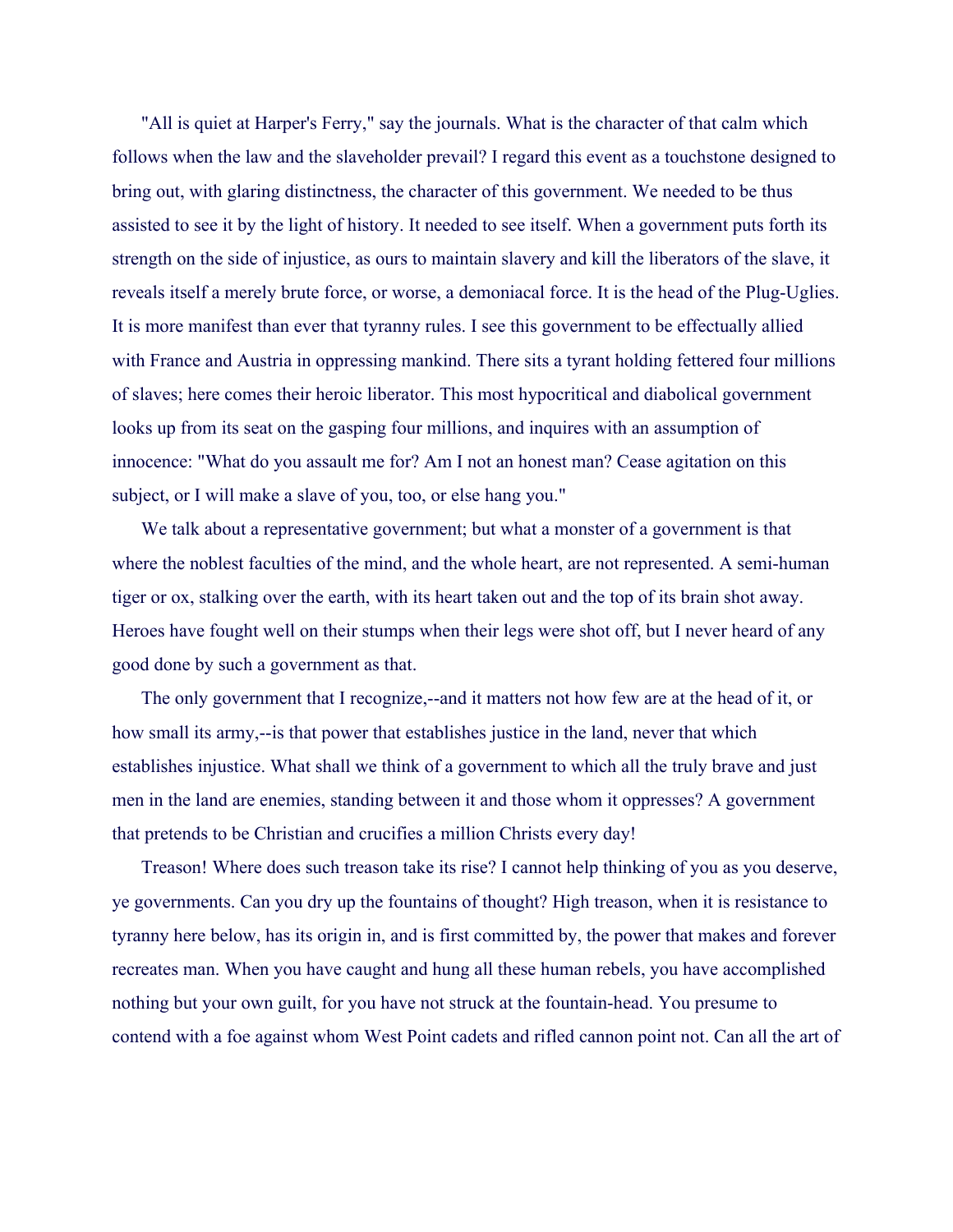the cannon-founder tempt matter to turn against its maker? Is the form in which the founder thinks he casts it more essential than the constitution of it and of himself?

The United States have a coffle of four millions of slaves. They are determined to keep them in this condition; and Massachusetts is one of the confederated overseers to prevent their escape. Such are not all the inhabitants of Massachusetts, but such are they who rule and are obeyed here. It was Massachusetts, as well as Virginia, that put down this insurrection at Harper's Ferry. She sent the marines there, and she will have to pay the penalty of her sin.

...The only free road, the Underground Railroad, is owned and managed by the Vigilant Committee. They have tunnelled under the whole breadth of the land. Such a government is losing its power and respectability as surely as water runs out of a leaky vessel, and is held by one that can contain it.

I hear many condemn these men because they were so few. When were the good and the brave ever in a majority? Would you have had him wait till that time came?--till you and I came over to him? The very fact that he had no rabble or troop of hirelings about him would alone distinguish him from ordinary heroes. His company was small indeed, because few could be found worthy to pass muster. Each one who there laid down his life for the poor and oppressed was a picked man, culled out of many thousands, if not millions; apparently a man of principle, of rare courage, and devoted humanity; ready to sacrifice his life at any moment for so much by laymen as by ministers of the Gospel, not so much by the fighting sects as by the Quakers, and not so much by Quaker men as by Quaker women?

This event advertises me that there is such a fact as death,--the possibility of a man's dying. It seems as if no man had ever died in America before; for in order to die you must first have lived. I don't believe in the hearses, and palls, and funerals that they have had. There was no death in the case, because there had been no life; they merely rotted or sloughed off, pretty much as they had rotted or sloughed along. No temple's veil was rent, only a hole dug somewhere. Let the dead bury their dead. The best of them fairly ran down like a clock. Franklin,--Washington,--they were let off without dying; they were merely missing one day….Only half a dozen or so have died since the world began. Do you think that you are going to die, sir? No! there's no hope of you. You haven't got your lesson yet. You've got to stay after school. We make a needless ado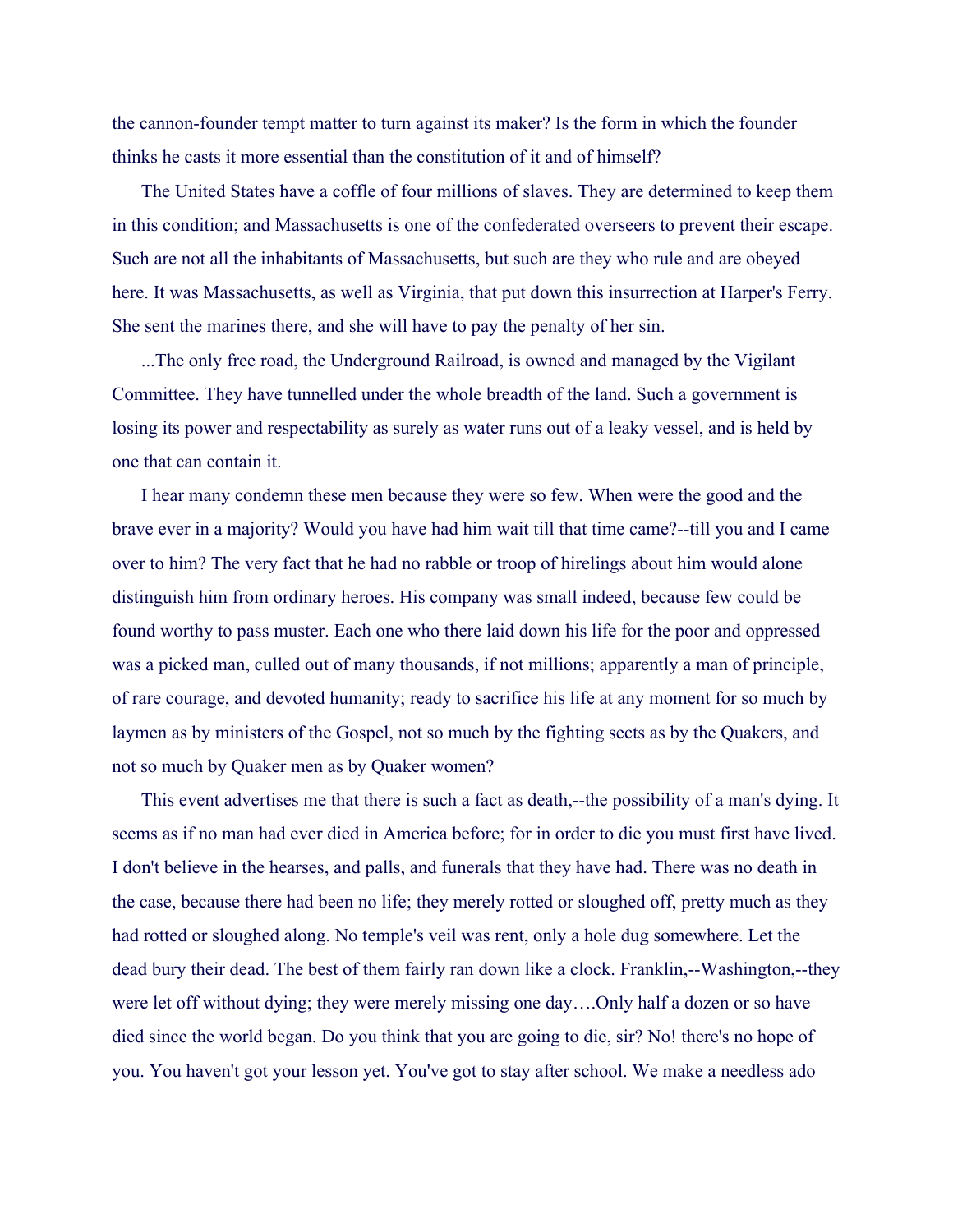about capital punishment,--taking lives, when there is no life to take. Memento mori! We don't understand that sublime sentence which some worthy got sculptured on his gravestone once. We've interpreted it in a grovelling and snivelling sense; we've wholly forgotten how to die.

But be sure you do die nevertheless. Do your work, and finish it. If you know how to begin, you will know when to end.

These men, in teaching us how to die, have at the same time taught us how to live. If this man's acts and words do not create a revival, it will be the severest possible satire on the acts and words that do….

One writer says that Brown's peculiar monomania made him to be "dreaded by the Missourians as a supernatural being." Sure enough, a hero in the midst of us cowards is always so dreaded. He is just that thing. He shows himself superior to nature. He has a spark of divinity in him….

When I reflect to what a cause this man devoted himself, and how religiously, and then reflect to what cause his judges and all who condemn him so angrily and fluently devote themselves, I see that they are as far apart as the heavens and earth are asunder.

The amount of it is, our "leading men" are a harmless kind of folk, and they know well enough that they were not divinely appointed, but elected by the votes of their party.

Who is it whose safety requires that Captain Brown be hung? Is it indispensable to any Northern man? Is there no resource but to cast this man also to the Minotaur? If you do not wish it, say so distinctly. While these things are being done, beauty stands veiled and music is a screeching lie. Think of him,--of his rare qualities!--such a man as it takes ages to make, and ages to understand; no mock hero, nor the representative of any party. A man such as the sun may not rise upon again in this benighted land. To whose making went the costliest material, the finest adamant; sent to be the redeemer of those in captivity; and the only use to which you can put him is to hang him at the end of a rope! You who pretend to care for Christ crucified, consider what you are about to do to him who offered himself to be the savior of four millions of men.

Any man knows when he is justified, and all the wits in the world cannot enlighten him on that point. The murderer always knows that he is justly punished; but when a government takes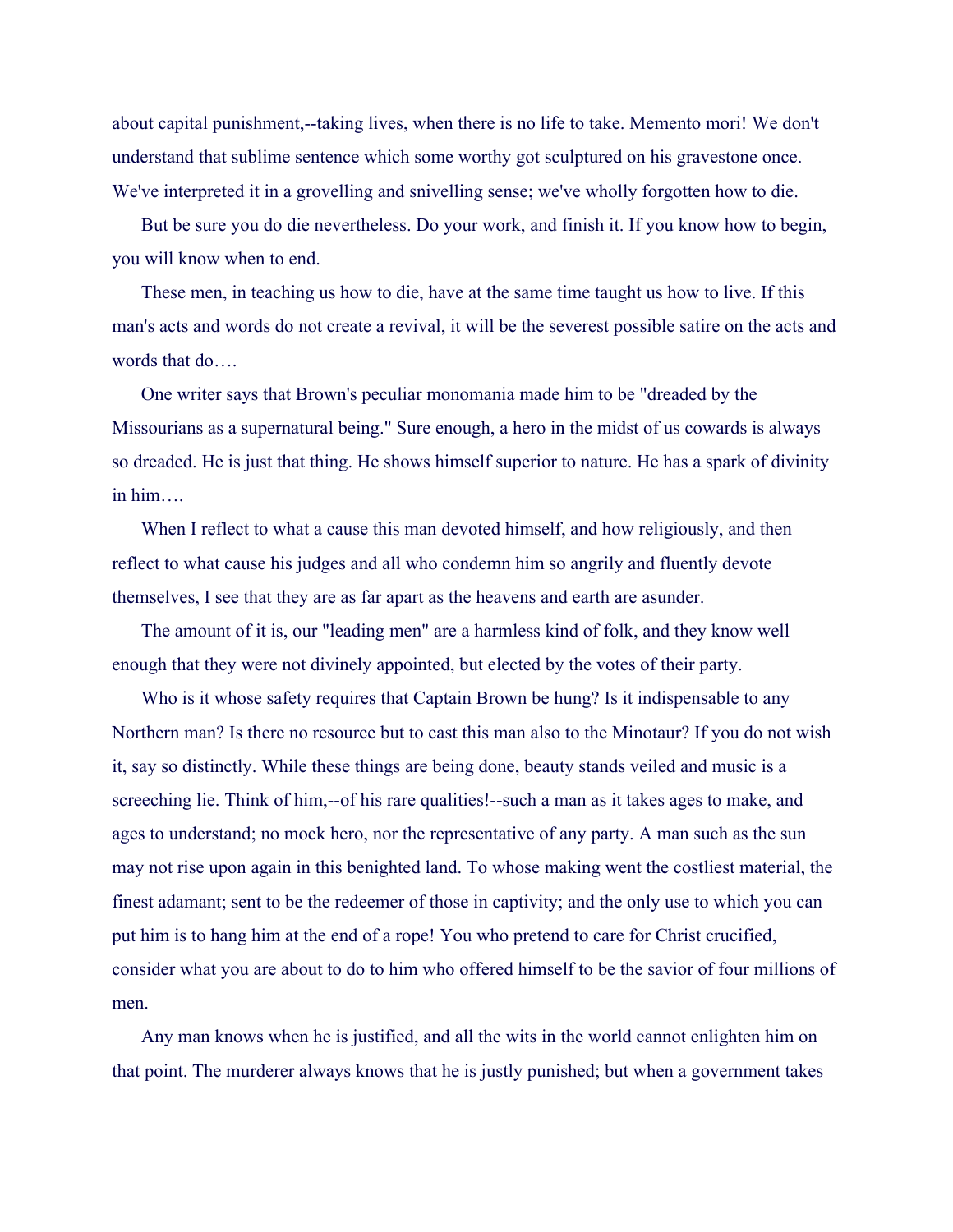the life of a man without the consent of his conscience, it is an audacious government, and is taking a step towards its own dissolution. Is it not possible that an individual may be right and a government wrong? Are laws to be enforced simply because they were made? or declared by any number of men to be good, if they are not good? Is there any necessity for a man's being a tool to perform a deed of which his better nature disapproves? Is it the intention of lawmakers that good men shall be hung ever? Are judges to interpret the law according to the letter, and not the spirit? What right have you to enter into a compact with yourself that you will do thus or so, against the light within you? Is it for you to make up your mind,--to form any resolution whatever,--and not accept the convictions that are forced upon you, and which ever pass your understanding?....

I am here to plead his cause with you. I plead not for his life, but for his character,--his immortal life; and so it becomes your cause wholly, and is not his in the least. Some eighteen hundred years ago Christ was crucified; this morning, perchance, Captain Brown was hung. These are the two ends of a chain which is not without its links. He is not Old Brown any longer; he is an angel of light.

I see now that it was necessary that the bravest and humanest man in all the country should be hung. Perhaps he saw it himself. I almost fear that I may yet hear of his deliverance, doubting if a prolonged life, if any life, can do as much good as his death.

"Misguided"! "Garrulous"! "Insane"! "Vindictive"! So ye write in your easy-chairs, and thus he wounded responds from the floor of the Armory, clear as a cloudless sky, true as the voice of nature is: "No man sent me here; it was my own prompting and that of my Maker. I acknowledge no master in human form."

And in what a sweet and noble strain he proceeds, addressing his captors, who stand over him: "I think, my friends, you are guilty of a great wrong against God and humanity, and it would be perfectly right for anyone to interfere with you so far as to free those you willfully and wickedly hold in bondage."

And, referring to his movement: "It is, in my opinion, the greatest service a man can render to God."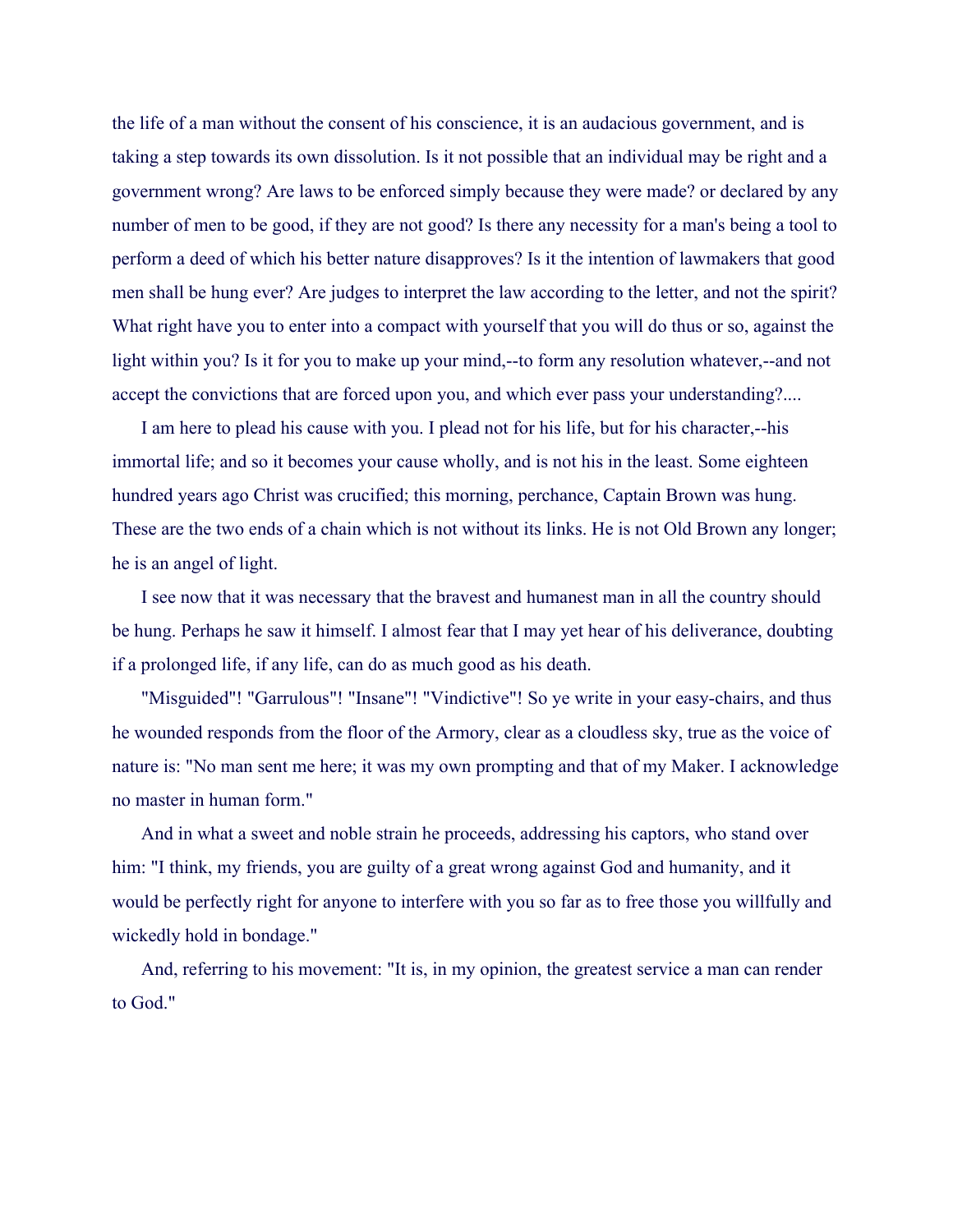"I pity the poor in bondage that have none to help them; that is why I am here; not to gratify any personal animosity, revenge, or vindictive spirit. It is my sympathy with the oppressed and the wronged, that are as good as you, and as precious in the sight of God."

You don't know your testament when you see it.

"I want you to understand that I respect the rights of the poorest and weakest of colored people, oppressed by the slave power, just as much as I do those of the most wealthy and powerful."

"I wish to say, furthermore, that you had better, all you people at the South, prepare yourselves for a settlement of that question, that must come up for settlement sooner than your are prepared for it. The sooner you are prepared the better. You may dispose of me very easily. I am nearly disposed of now; but this question is still to be settled,--this negro question, I mean; the end of that is not yet."

I foresee the time when the painter will paint that scene, no longer going to Rome for a subject; the poet will sing it; the historian record it; and, with the Landing of the Pilgrims and the Declaration of Independence, it will be the ornament of some future national gallery, when at least the present form of slavery shall be no more here. We shall then be at liberty to weep for Captain Brown. Then, and not till then, we will take our revenge.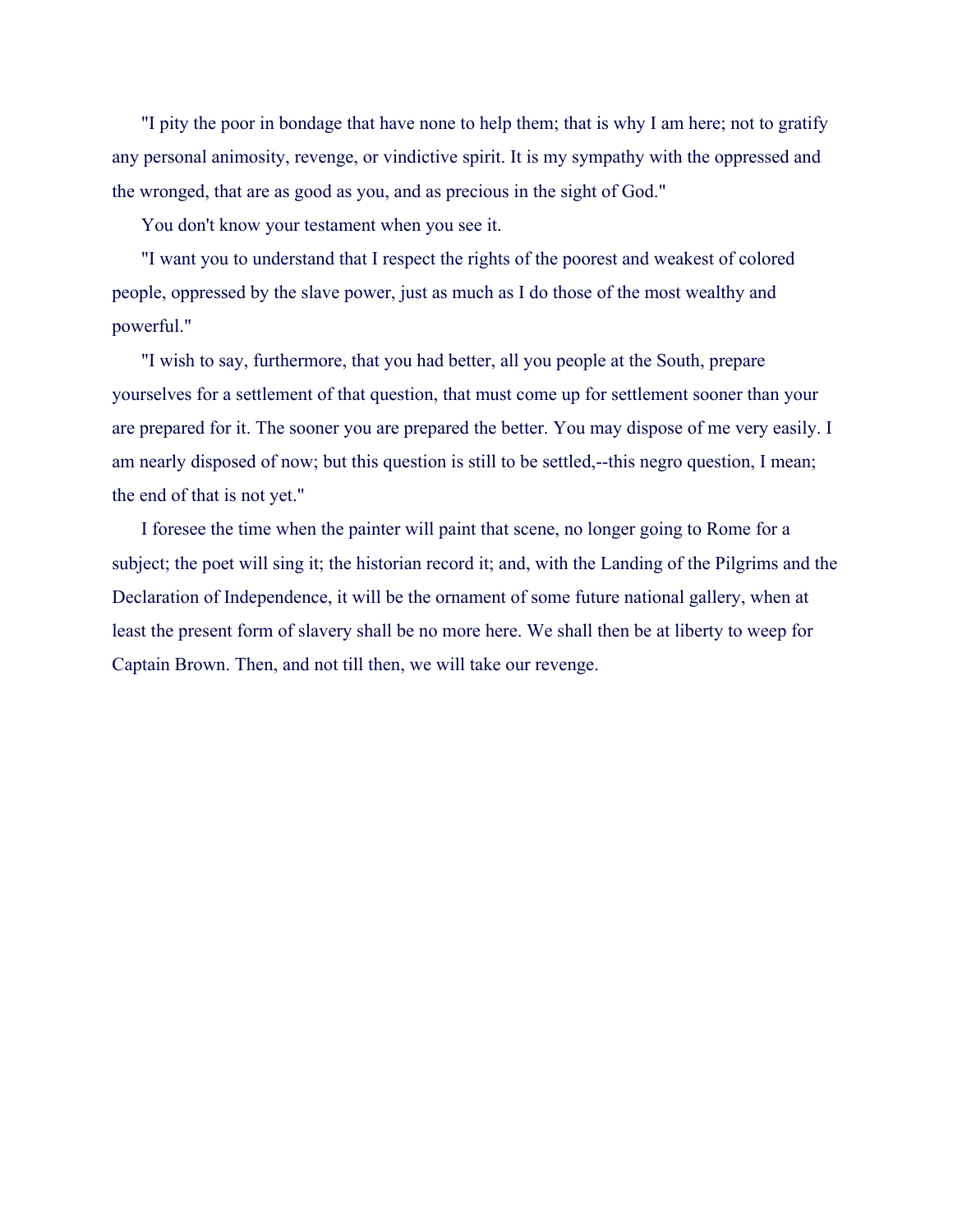On April 12, 1964, one month after splitting with the Nation of Islam, Malcolm X gave his "Ballot or the Bullet" speech at King Solomon Baptist Church in Detroit. It was the fullest declaration of his black nationalist philosophy. Mainstream black ministers tried to block Malcolm X from using the church, saying "separatist ideas can do nothing but set back the colored man's cause." But the church hall had already been rented out for the event. "The Ballot or the Bullet" became one of Malcolm X's most recognizable phrases, and the speech was one of his greatest orations. Two thousand people – including some of his opponents -- turned out to hear him speak in Detroit.

# **Why are we reading this?**

So we can understand civil disobedience, protesting, and begin to prepare for our speech, which will answer the question, "Is civil disobedience a morally acceptable way to create change?"

# **Directions:**

**We are ANNOTATING this piece: Step 1: Number and chunk the text**

# **Step 2: Actively read and make notes**

Types of Notes:

- 1. Vocabulary and references
- 2. Summarize main ideas
- 3. Comment
- 4. Connect to what you already know about the Civil Rights Movement

Breaking Down the Rhetoric:

- 1. What are MX's main claims and points made in this piece? (Hint: Paragraph-by-paragraph, they should directly relate to your summaries.)
- 2. What makes him believable? What topics does he address that add to his credibility?
- 3. What metaphors, similes, analogies, rhetorical questions, and instances of repetition make the piece persuasive?

# **Step 3: Connect to the purpose**

- What is necessary in the fight for civil rights?
- What has the gov't done to this point? How does MX respond?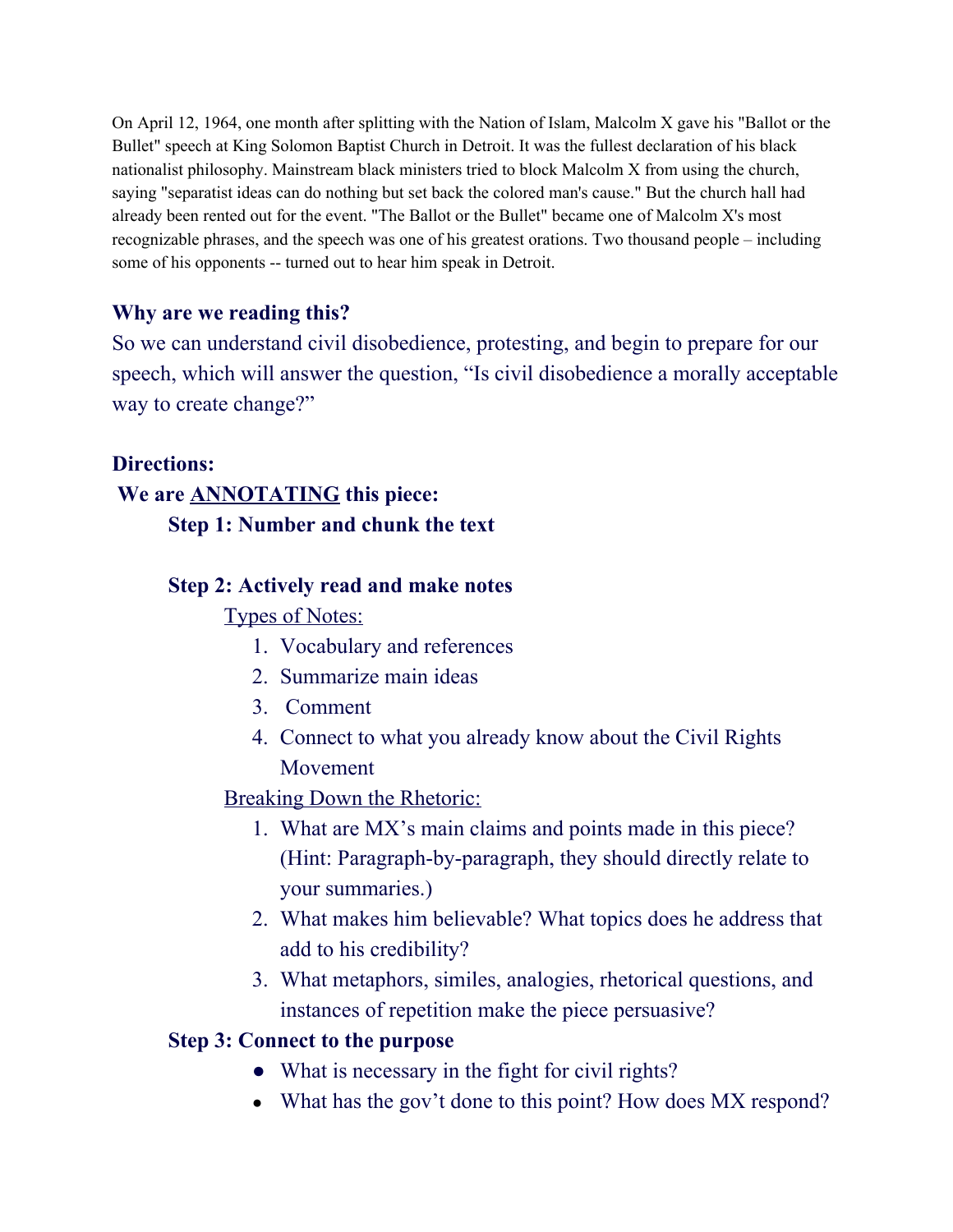Malcolm X "The Ballot or the Bullet" King Solomon Baptist Church, Detroit, MI, April 12, 1964

- 1.) … This afternoon we want to talk about the ballot or the bullet. The ballot or the bullet explains itself. But before we get into it, since this is the year of the ballot or the bullet, I would like to clarify some things that refer to me personally, concerning my own personal position…
- 2.) So today, though Islam is my religious philosophy, my political, economic and social philosophy is black nationalism. You and I – [applause] As I say, if we bring up religion, we'll have differences, we'll have arguments, and we'll never be able to get together. But if we keep our religion at home, keep our religion in the closet, keep our religion between ourselves and our God, but when we come out here we have a fight that's common to all of us against a enemy who is common to all of us. [applause]
- 3.) The political philosophy of black nationalism only means that the black man should control the politics and the politicians in his own community. The time when white people can come in our community and get us to vote for them so that they can be our political leaders and tell us what to do and what not to do is long gone. [applause]...
- 4.) The political philosophy of black nationalism only means that if you and I are going to live in a black community… We must, we must understand the politics of our community and we must know what politics is supposed to produce. We must know what part politics play in our lives. And until we become politically mature, we will always be misled, led astray, or deceived or maneuvered into supporting someone politically who doesn't have the good of our community at heart. So the political philosophy of black nationalism only means that we will have to carry on a program, a political program, of reeducation – to open our people's eyes, make us become more politically conscious, politically mature. And then, we will – whenever we are ready to cast our ballot, that ballot will be cast for a man of the community, who has the good of the community at heart. [applause]...
- 5.) The political … the economic philosophy of black nationalism only means that we have to become involved in a program of reeducation, to educate our people into the importance of knowing that when you spend your dollar out of the community in which you live, the community in which you spend your money becomes richer and richer, the community out of which you take your money becomes poorer and poorer. And because these Negroes, who have been misled, misguided, are breaking their necks to take their money and spend it with the Man, the Man is becoming richer and richer, and you're becoming poorer and poorer. And then what happens? The community in which you live becomes a slum. It becomes a ghetto. The conditions become rundown. And then you have the audacity to complain about poor housing in a rundown community, while you're running down yourselves when you take your dollar out. [applause]...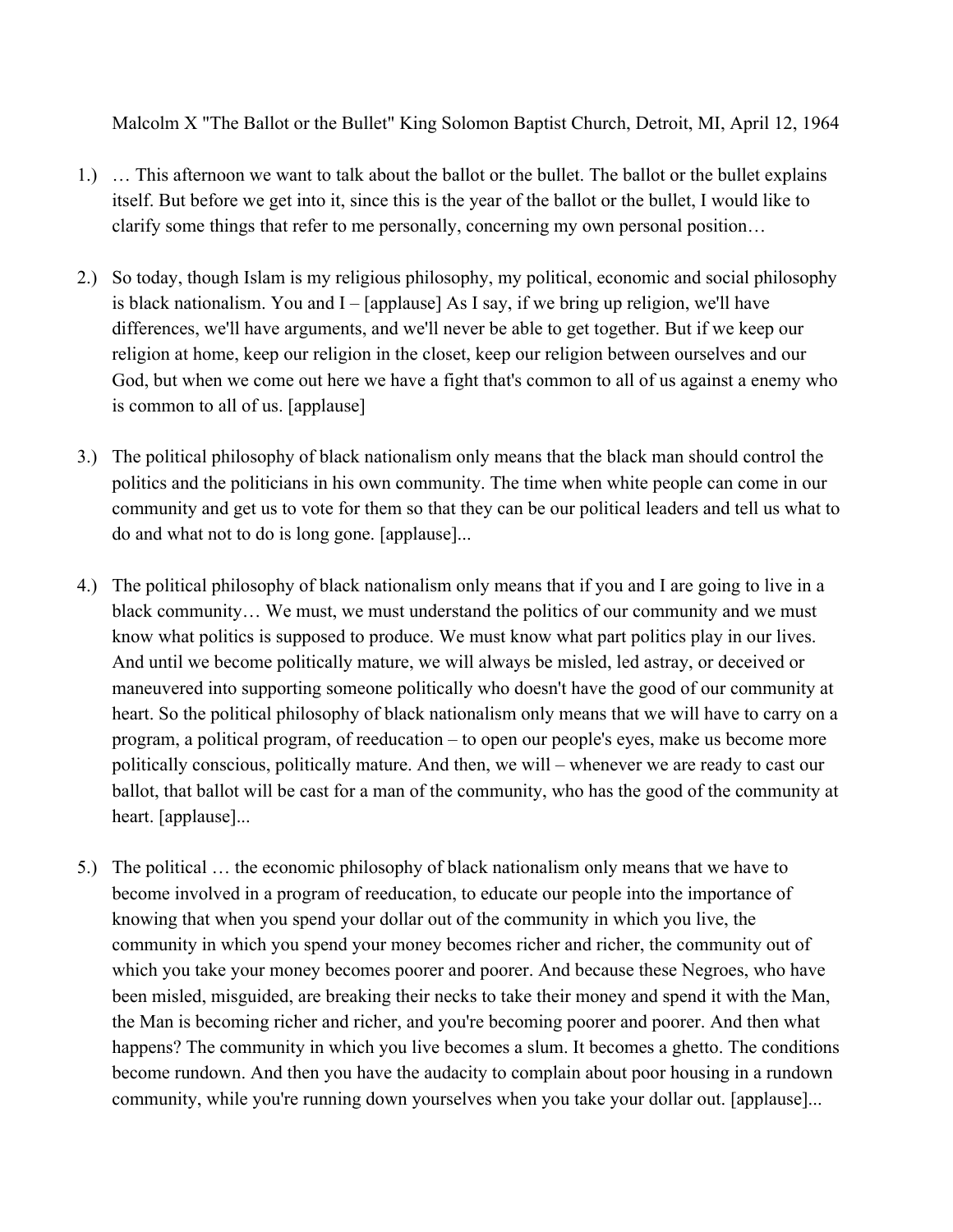- 6.) Whether you are a Christian or a Muslim or a nationalist, we all have the same problem. They don't hang you because you're a Baptist; they hang you 'cause you're black. [applause] They don't attack me because I'm a Muslim. They attack me 'cause I'm black. They attacked all of us for the same reason. All of us catch hell from the same enemy. We're all in the same bag, in the same boat.
- 7.) We suffer political oppression, economic exploitation and social degradation. All of 'em from the same enemy. The government has failed us. You can't deny that. Any time you're living in the 20th century, 1964, and you walking around here singing "We Shall Overcome," the government has failed you. [applause]...And the white liberals who have been posing as our friends have failed us. And once we see that all of these other sources to which we've turned have failed, we stop turning to them and turn to ourselves. We need a self-help program, a do-it-yourself philosophy, a do-it-right-now philosophy, a it's-already-too-late philosophy. This is what you and I need to get with. And the only time – the only way we're going to solve our problem is with a self-help program. Before we can get a self-help program started, we have to have a self-help philosophy. Black nationalism is a self-help philosophy…
- 8.) Once you change your philosophy, you change your thought pattern. Once you change your thought pattern you change your attitude. Once you change your attitude it changes your behavior pattern. And then you go on into some action. As long as you got a sit-down philosophy you'll have a sit-down thought pattern. And as long as you think that old sit-down thought, you'll be in some kind of sit-down action. They'll have you sitting in everywhere. [laughter]
- 9.) It's not so good to refer to what you're going to do as a sit-in. That right there castrates you. Right there it brings you down. What goes with it? What – think of the image of someone sitting. An old woman can sit. An old man can sit. A chump can sit, a coward can sit, anything can sit. Well, you and I been sitting long enough and it's time for us today to start doing some standing and some fighting to back that up. [applause]...
- 10.) Why does it [1964] look like it might be the year of the ballot or the bullet? Because Negroes have listened to the trickery and the lies and the false promises of the white man now for too long, and they're fed up. They've become disenchanted. They've become disillusioned. They've become dissatisfied. And all of this has built up frustrations in the black community that makes the black community throughout America today more explosive than all of the atomic bombs the Russians can ever invent. Whenever you got a racial powder keg sitting in your lap, you're in more trouble than if you had an atomic powder keg sitting in your lap. When a racial powder keg goes off, it doesn't care who it knocks out the way. Understand this, it's dangerous.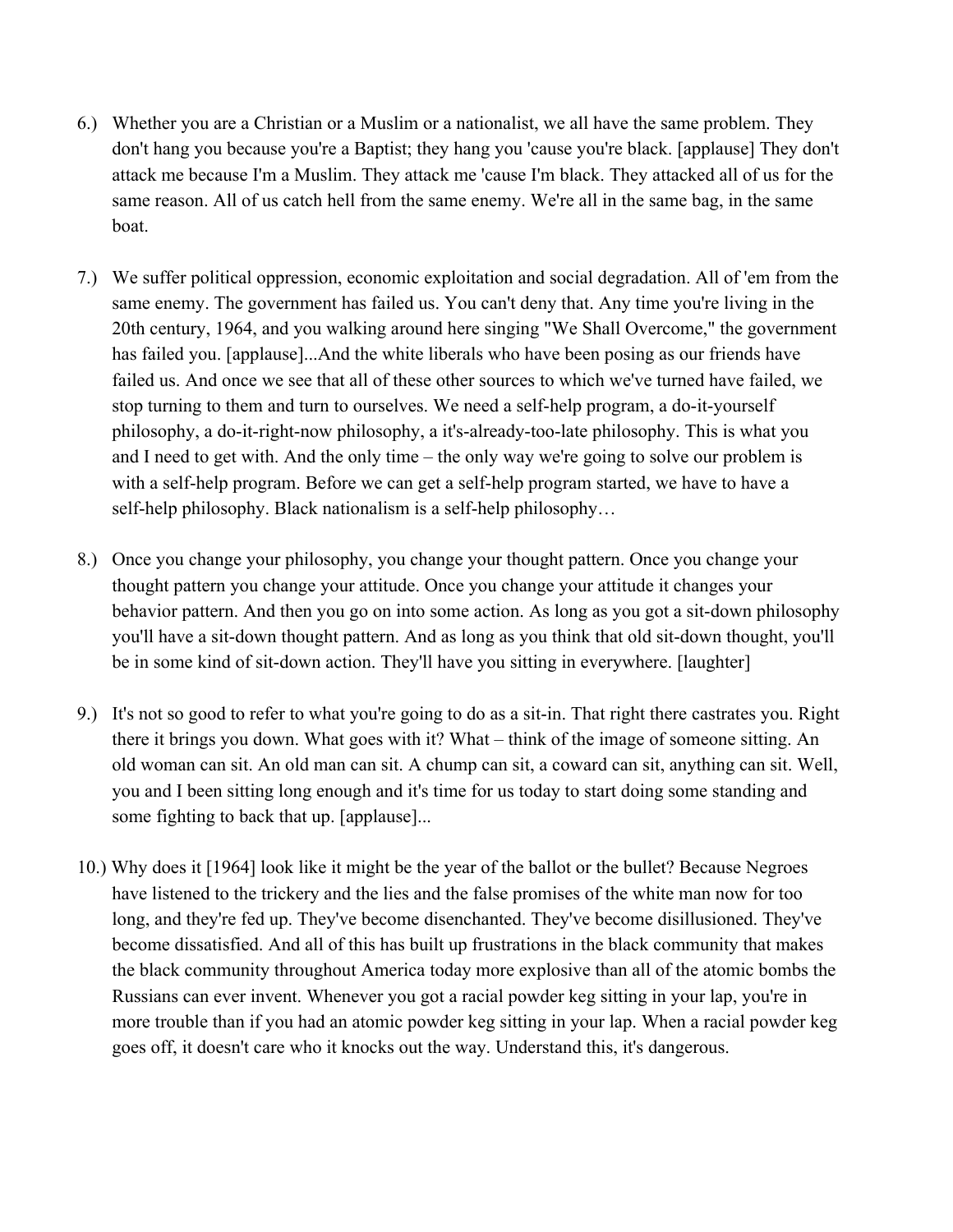- 11.) And in 1964, this seems to be the year. Because what can the white man use, now, to fool us? After he put down that March on Washington – and you see all through that now, he tricked you, had you marching down to Washington. Had you marching back and forth between the feet of a dead man named Lincoln and another dead man named George Washington, singing, "We Shall Overcome." [applause] He made a chump out of you. He made a fool out of you. He made you think you were going somewhere and you end up going nowhere but between Lincoln and Washington. [laughter]
- 12.) So today our people are disillusioned. They've become disenchanted. They've become dissatisfied. And in their frustrations they want action. And in 1964 you'll see this young black man, this new generation, asking for the ballot or the bullet. That old Uncle Tom action is outdated. The young generation don't want to hear anything about "the odds are against us." What do we care about odds? [applause]
- 13.) When this country here was first being founded, there were thirteen colonies. The whites were colonized. They were fed up with this taxation without representation. So some of them stood up and said, "Liberty or death!" I went to a white school over here in Mason, Michigan. The white man made the mistake of letting me read his history books. [laughter] He made the mistake of teaching me that Patrick Henry was a patriot, and George Washington – wasn't nothing nonviolent about ol' Pat, or George Washington. "Liberty or death" is was what brought about the freedom of whites in this country from the English. [applause]
- 14.) They didn't care about the odds. Why, they faced the wrath of the entire British Empire. And in those days… the British Empire was so vast and so powerful that the sun would never set on it. This is how big it was, yet these thirteen little scrawny states, tired of taxation without representation, tired of being exploited and oppressed and degraded, told that big British Empire, "Liberty or death." And here you have 22 million Afro-Americans, black people today, catching more hell than Patrick Henry ever saw. [applause]...
- 15.) Why is America why does this loom to be such an explosive political year? Because this is the year of politics. This is the year when all of the white politicians are going to come into the Negro community. You never see them until election time. You can't find them until election time. [applause] They're going to come in with false promises. And as they make these false promises they're going to feed our frustrations, and this will only serve to make matters worse. I'm no politician. I'm not even a student of politics. I'm not a Republican, nor a Democrat, nor an American – and got sense enough to know it. [applause]...I'm one of the 22 million black victims of the Democrats. One of the 22 million black victims of the Republicans and one of the 22 million black victims of Americanism. [applause] And when I speak, I don't speak as a Democrat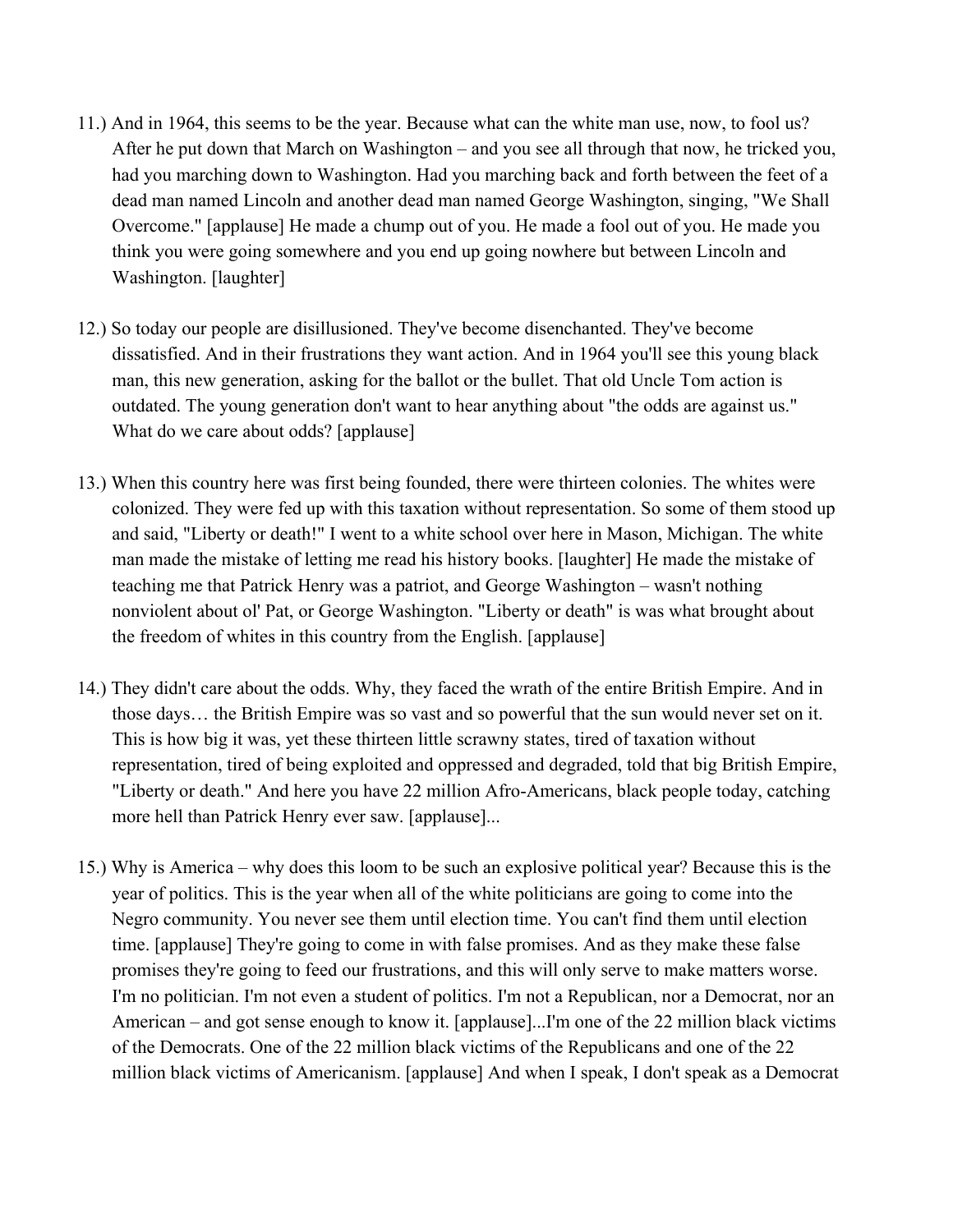or a Republican, nor an American. I speak as a victim of America's so-called democracy. You and I have never seen democracy – all we've seen is hypocrisy. [applause]

- 16.) When we open our eyes today and look around America, we see America not through the eyes of someone who has enjoyed the fruits of Americanism. We see America through the eyes of someone who has been the victim of Americanism. We don't see any American dream. We've experienced only the American nightmare. We haven't benefited from America's democracy. We've only suffered from America's hypocrisy. And the generation that's coming up now can see it. And are not afraid to say it. If you go to jail, so what? If you're black, you were born in jail. [applause]...
- 17.) Twenty-two million black victims of Americanism are waking up and they are gaining a new political consciousness, becoming politically mature. And as they become – develop this political maturity, they're able to see the recent trends in these political elections. They see that the whites are so evenly divided that every time they vote, the race is so close they have to go back and count the votes all over again. Which means that any block, any minority that has a block of votes that stick together is in a strategic position. Either way you go, that's who gets it. You're in a position to determine who'll go to the White House and who'll stay in the doghouse. [laughter]
- 18.) You're the one who has that power. You can keep Johnson in Washington D.C., or you can send him back to his Texas cotton patch. [applause] You're the one who sent Kennedy to Washington. You're the one who put the present Democratic administration in Washington, D.C. The whites were evenly divided. It was the fact that you threw 80 percent of your votes behind the Democrats that put the Democrats in the White House....
- 19.) Oh, I say you been misled. You been had. You been took. [laughter, applause] I was in Washington a couple of weeks ago while the senators were filibustering and I noticed in the back of the Senate a huge map, and on this map it showed the distribution of Negroes in America. And surprisingly, the same senators that were involved in the filibuster were from the states where there were the most Negroes. Why were they filibustering the civil rights legislation? Because the civil rights legislation is supposed to guarantee boarding rights to Negroes from those states. And those senators from those states know that if the Negroes in those states can vote, those senators are down the drain. [applause]...
- 20.) This is why I say it's the ballot or the bullet. It's liberty or it's death. It's freedom for everybody or freedom for nobody. [applause] America today finds herself in a unique situation. Historically, revolutions are bloody, oh yes they are. They have never had a bloodless revolution. Or a nonviolent revolution. That don't happen even in Hollywood [laughter] You don't have a revolution in which you love your enemy. And you don't have a revolution in which you are